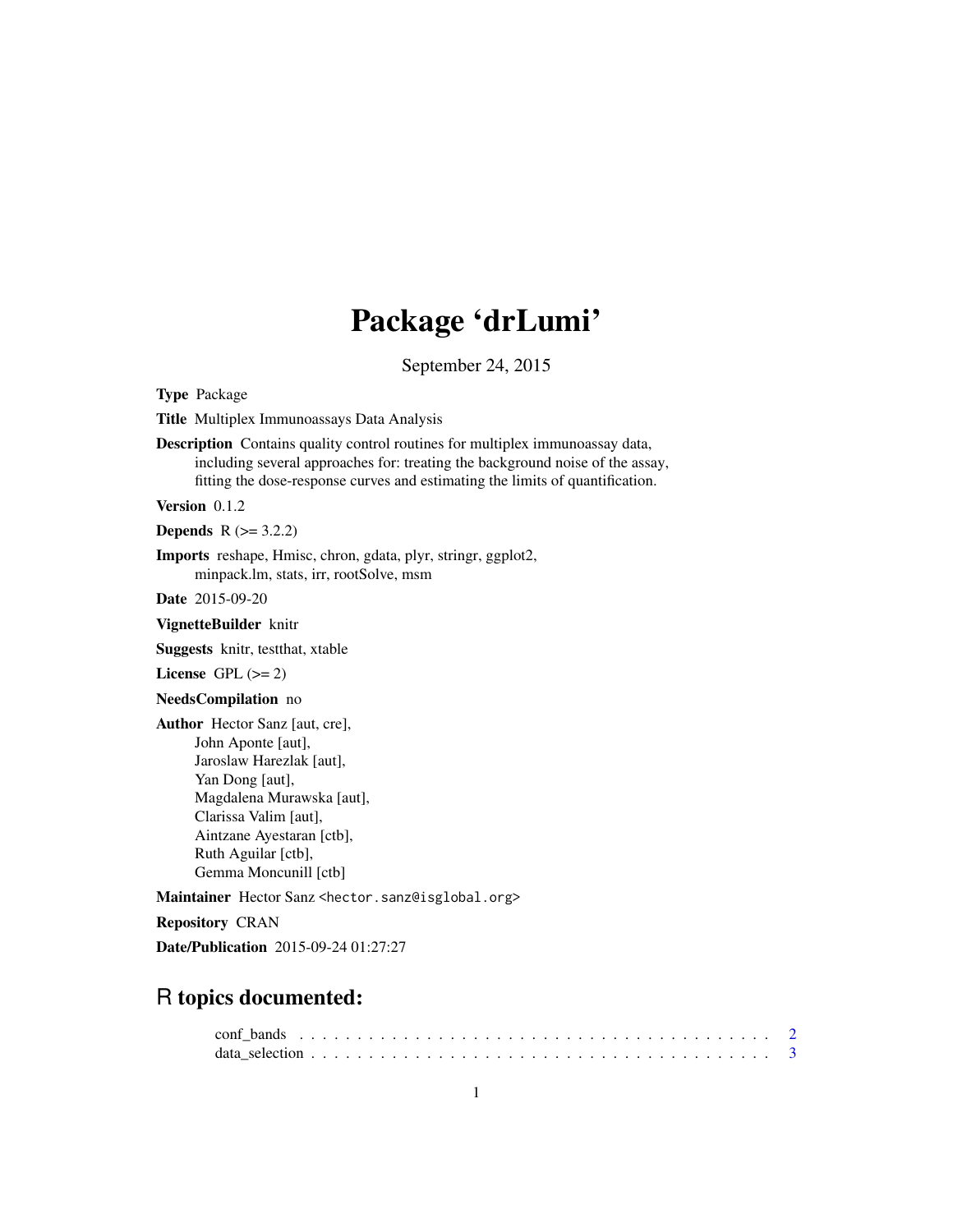<span id="page-1-0"></span>

|       |          | - 5 |
|-------|----------|-----|
|       |          | -6  |
|       |          | 7   |
|       |          | - 8 |
|       |          |     |
|       |          |     |
|       |          |     |
|       |          |     |
|       |          |     |
|       |          |     |
|       |          |     |
|       |          |     |
|       |          |     |
|       |          |     |
|       |          |     |
|       |          |     |
|       |          |     |
|       |          |     |
|       | SS15cons |     |
|       |          |     |
| Index |          | 30  |

conf\_bands *Confidence interval for a scluminex object*

# Description

Computes confidence or prediction interval for the response variable given a concentration value.

# Usage

```
conf\_bands(x, analyze = NULL, xvalue, level = 0.95,interval = "confidence")
```
# Arguments

| X        | a scluminex object.                                                                                |
|----------|----------------------------------------------------------------------------------------------------|
| analyte  | character vector specifying the analytes to estimate the interval. Default NULL<br>(all analytes). |
| xvalue   | vector of numeric values of the concentration.                                                     |
| level    | numeric value for interval confidence or prediction level. Default 0.95.                           |
| interval | character defining type of interval, either 'confidence' or 'prediction'. Default<br>'confidence'. |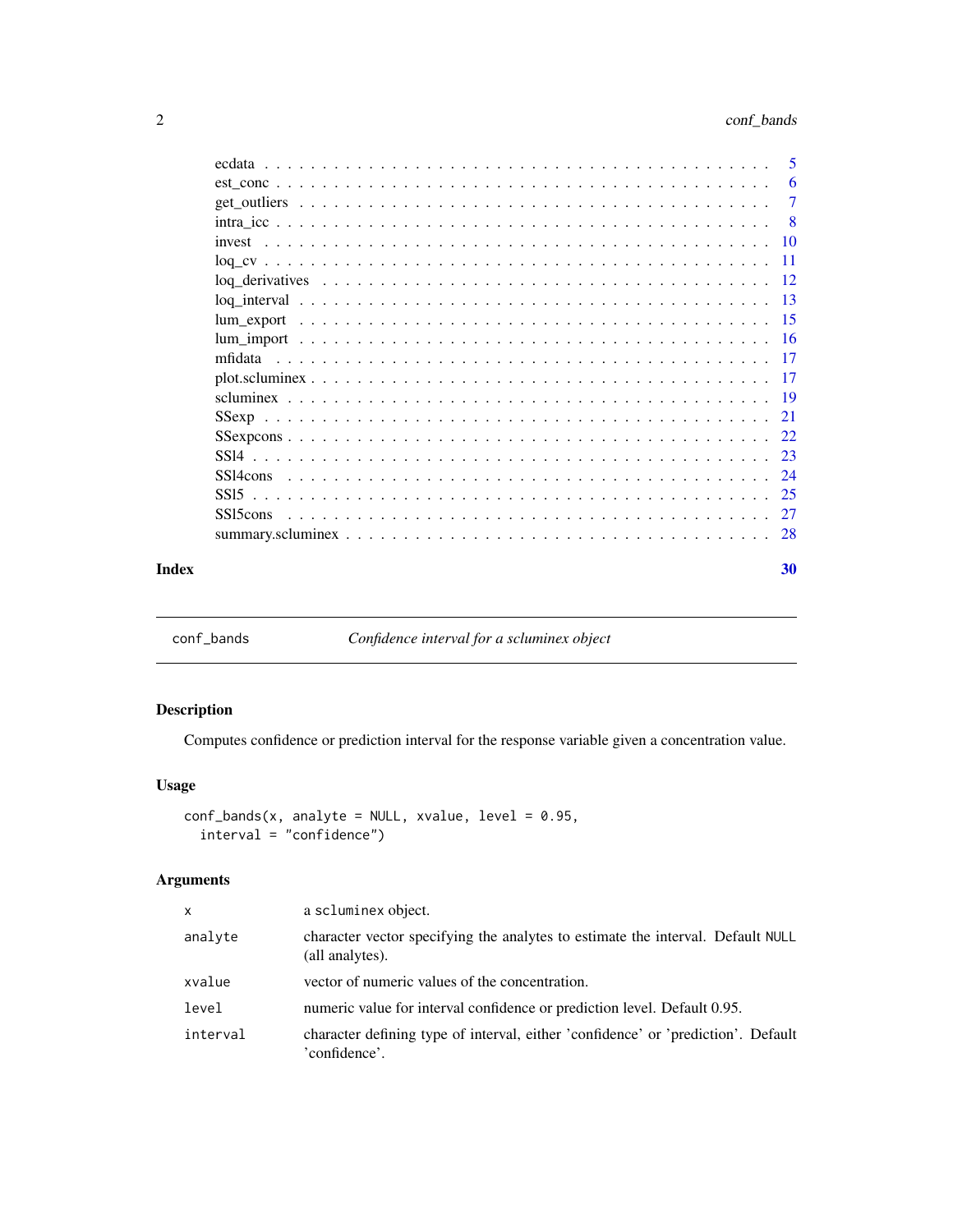#### <span id="page-2-0"></span>data\_selection 3

#### Details

Two types of interval can be estimated 'prediction' interval and 'confidence' interval. If the did not converge the function returns NA for all xvalue. If the function cannot estimate the value NaN is returned.

#### Value

A data.frame with predicted response, lower and upper confidence (prediction) limits, standard error, concentration value, analyte, interval method and background method.

# References

Ruckstuhl, A. (2010). Introduction to Nonlinear Regression. http://stat.ethz.ch/~stahel/courses/cheming/nlreg10E.pdf

#### See Also

[predict.nls](#page-0-0)

#### Examples

```
# Load data and fit models
data(ecdata)
data(mfidata)
plate1 <- mfidata[mfidata$plate=="plate_1",]
datasets <- data_selection(plate1, ecfile = ecdata)
background <- datasets[[1]]$background
standard <- datasets[[1]]$standard
mod <- scluminex(plateid = "plate_1", standard = standard,
background = background, bkg = "ignore",lfct="SSl4",
fmfi = "mfi", verbose = FALSE)
# Confidence-prediction intervals for FGF analyte
conf\_bands(mod, 'FGF', xvalue = c(1,3,4), interval = 'confidence")conf\_bands(mod, "FGF", xvalue = c(1,3,4), interval = "prediction")# For all analytes the prediction interval
conf\_bands(mod, xvalue = 0.5, interval = "prediction")
```
data\_selection *Extracts samples information from a lum\_export object or data.frame*

#### Description

Extracts from a lum\_export or data.frame object controls, dilutions points, background and samples to be calibrated. These files can be merged to an expected concentration and flag dataset.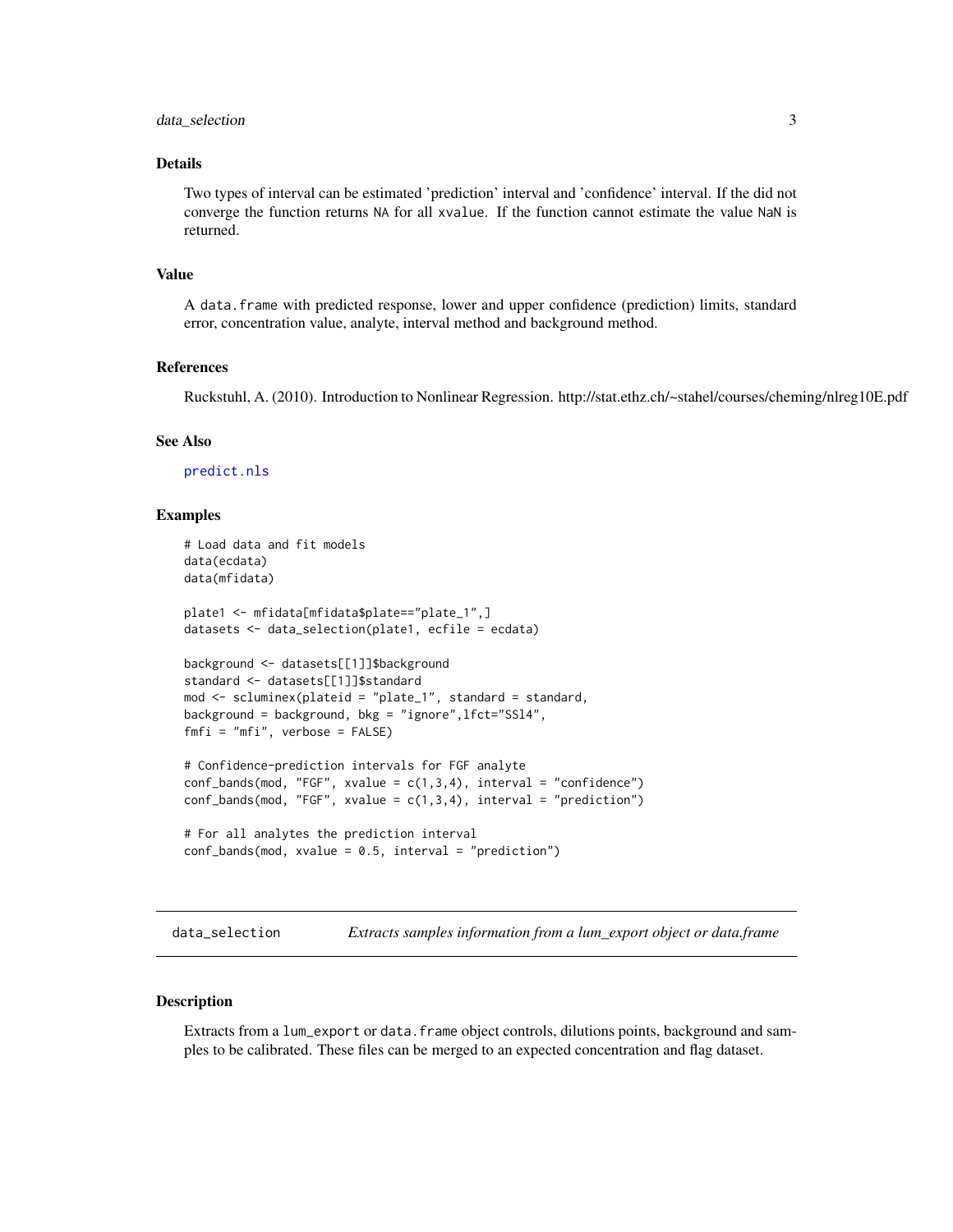```
data\_selection(x, ecfile = NULL, flagsfile = NULL, backname = "Back",stanname = "Stan", posname = "Con", unkname = NULL,
   byvar.ecfile = c("analyte", "sample"), byvar.flagsfile = c("well",
    "analyte"), fsample = "sample", fanalyte = "analyte", fbatch = "plate",
    ...)
```
## Arguments

| x               | a lum_export object or data. frame with samples information.                              |
|-----------------|-------------------------------------------------------------------------------------------|
| ecfile          | a data. frame or CSV path file with the expected concentration in order to<br>merge to x. |
| flagsfile       | a data. frame or CSV path with the flags information in order to merge to x.              |
| backname        | character vector or list of the background samples identification of x.                   |
| stanname        | character vector or list of the standard points identification of x.                      |
| posname         | character vector or list of the positive controls identification of x.                    |
| unkname         | character vector or list of the samples identification of x. Default NULL.                |
| byvar.ecfile    | character vector of the merging variable(s) of $x$ and ecfile.                            |
| byvar.flagsfile |                                                                                           |
|                 | character vector of the merging variable(s) of x and flagsfile.                           |
| fsample         | character vector of the name of the sample variable.                                      |
| fanalyte        | character vector of the name of the analyte variable.                                     |
| fbatch          | character vector of the name of the Batch variable.                                       |
| $\ddots$        | other options. Ignored.                                                                   |

# Details

Default method for identifying background, standard and positives samples is to define a character vector of length one and apply [agrep](#page-0-0) functions in order to extract databases. Samples to be calibrated (unknowns) are identified as the remaining ones (default NULL).

If the arguments are defined as a list the function will subset exactly that information from x object.

The expected concentration file is merged based on byvar.ecfile. Only applies when ecfile is not NULL. Same applies for flags file. A variable named 'flag' must be in flags data in order to perform the merge.

#### Value

The name of the batch in a list format with the following components: background, standard, positive and unknowns datasets.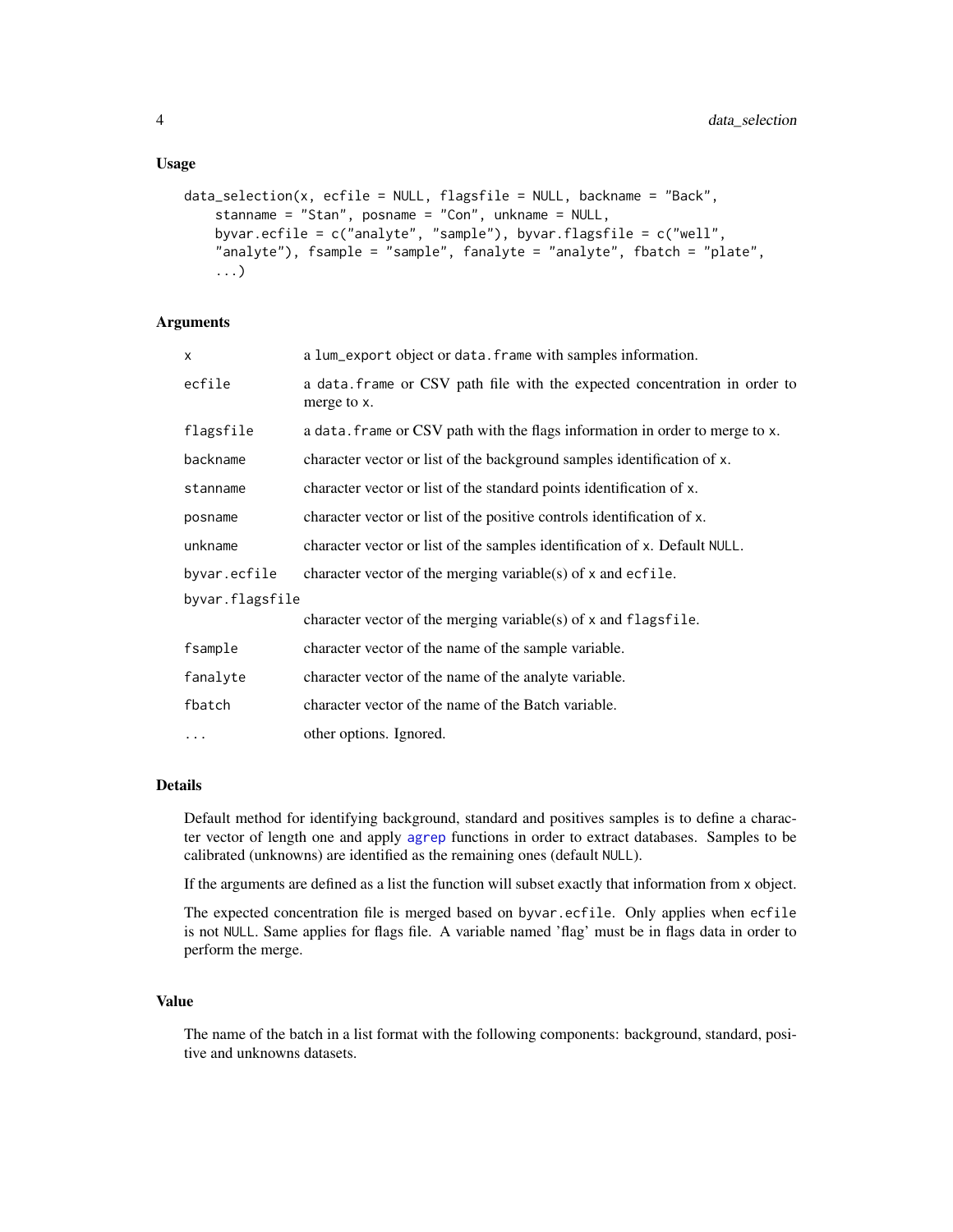#### <span id="page-4-0"></span>ecdata 5 and 5 and 5 and 5 and 5 and 5 and 5 and 5 and 5 and 5 and 5 and 5 and 5 and 5 and 5 and 5 and 5 and 5 and 5 and 5 and 5 and 5 and 5 and 5 and 5 and 5 and 5 and 5 and 5 and 5 and 5 and 5 and 5 and 5 and 5 and 5 and

#### Examples

```
# Load data
data(ecdata)
data(mfidata)
dat <- subset(mfidata,plate=="plate_1" & analyte=="FGF")
# Example 1
sdf <- data_selection(dat)
lapply(sdf$plate_1, function(x) head(x))
# Example 2 (merge ecdata)
sdf <- data_selection(dat, ecfile = ecdata,
             byvar.ecfile=c("analyte","sample"))
lapply(sdf$plate_1, function(x) head(x))
# Example 3 (extract specific samples names with list)
sdf <- data_selection(dat,
             stanname=list("Standard10"),
             backname = list("Background0"),
             posname = list("Control1","Control2"),
             unkname = list("B_sid_13_CSP"))
lapply(sdf$plate_1, function(x) head(x))
# Example 4 (extract aproximate names samples)
sdf <- data_selection(dat,
             stanname="Standard1",
             backname = "Background0",
             posname = "Control1",
             unkname = "B\_sid_13_CSP")lapply(sdf$plate_1, function(x) (x))
```
ecdata *Expected concentration data*

# Description

Expected concentration data based on multiplex immunoassays experiments.

#### Format

A data.frame with the expected concentration of 30 analytes of one plate. It consists in 1 background sample, 3 positives controls and 16 dilution points (first dilution is duplicated).

• sample: type of sample (background, control or standard).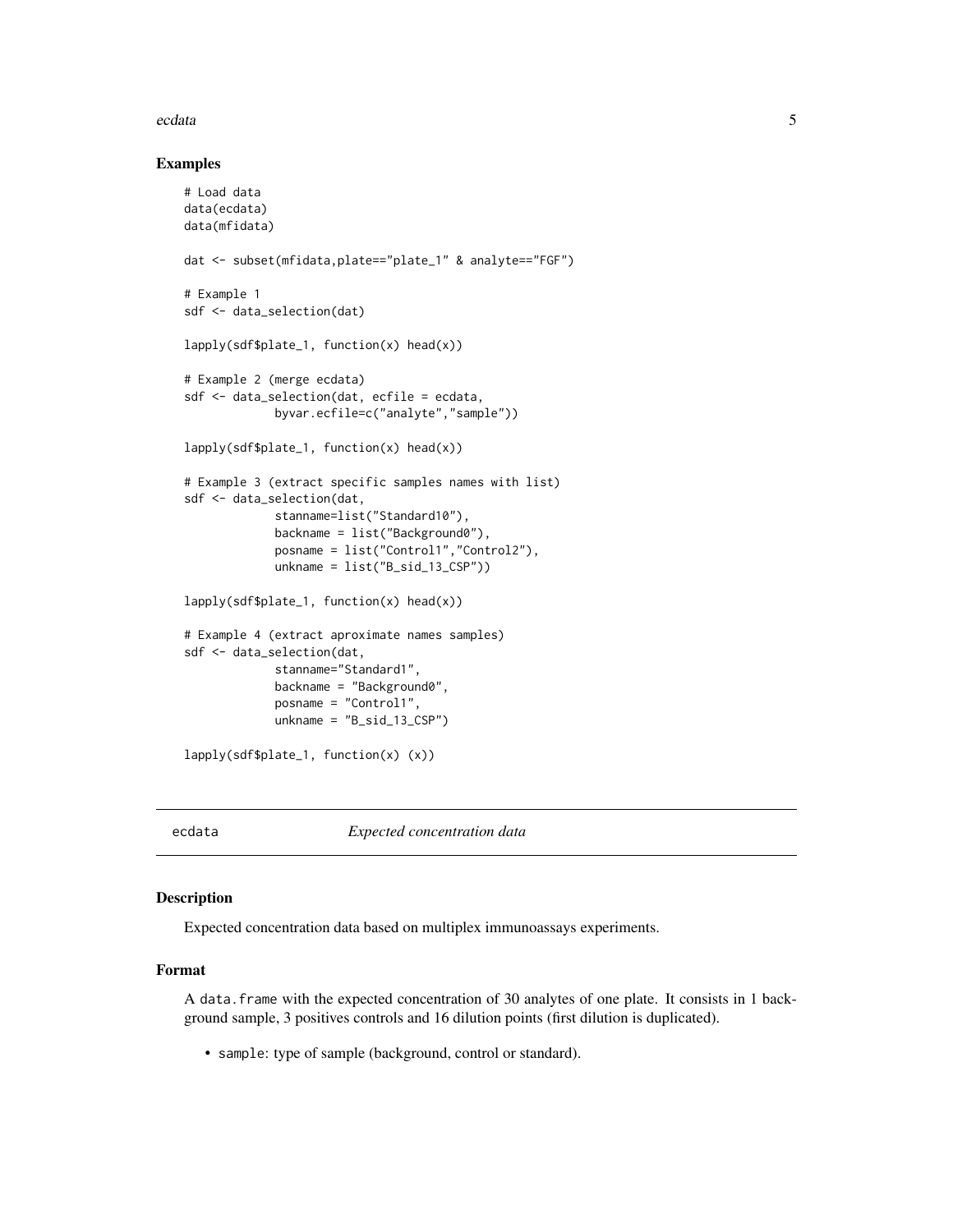- analyte: analyte tested.
- ec: expected concentration value.

# est\_conc *Estimates concentration given an scluminex object*

#### Description

Given a scluminex object with standard curve information and a data. frame with response values add to the original dataset the concentration data.

#### Usage

```
est\_conc(x, df, fanalyte = "analyte", fmfi = "median", dilution = 1,one.curve = FALSE, level = 0.95)
```
#### Arguments

| $\mathsf{x}$ | a scluminex object.                                                                           |
|--------------|-----------------------------------------------------------------------------------------------|
| df           | input data. frame with the analyte and median fluorescence intensity variables.               |
| fanalyte     | name of the field with the analyte information. Default 'analyte'.                            |
| fmfi         | name of the field with the mfi (response) information. Default 'median'.                      |
| dilution     | numeric value of the dilution that must be used for the estimation of the concen-<br>tration. |
| one.curve    | logical according if only one curve must be used for estimation.                              |
| level        | numeric value, confidence level, required. Default 0.95.                                      |

#### Details

Given a [scluminex](#page-18-1) object and a data.frame with analyte and MFI information adds the concentration information to the dataset (concentration, standard error of the concentration and a warning variable). The MFI data will be transformed into log10(MFI). The method utilized is the Delta method of [invest](#page-9-1) function.

Merging variables are defined in the fanalyte and fmi arguments of the function.

If only one standard curve is fitted for several analytes one.curve argument must be specified to TRUE and scluminex must have only one analyte information. The same scluminex information will be used for all analytes of the df data.frame.

If one standard curve is fitted by each analyte one.curve must be FALSE, so the function will merge each model of the scluminex object with the corresponding analyte of the df argument.

<span id="page-5-0"></span>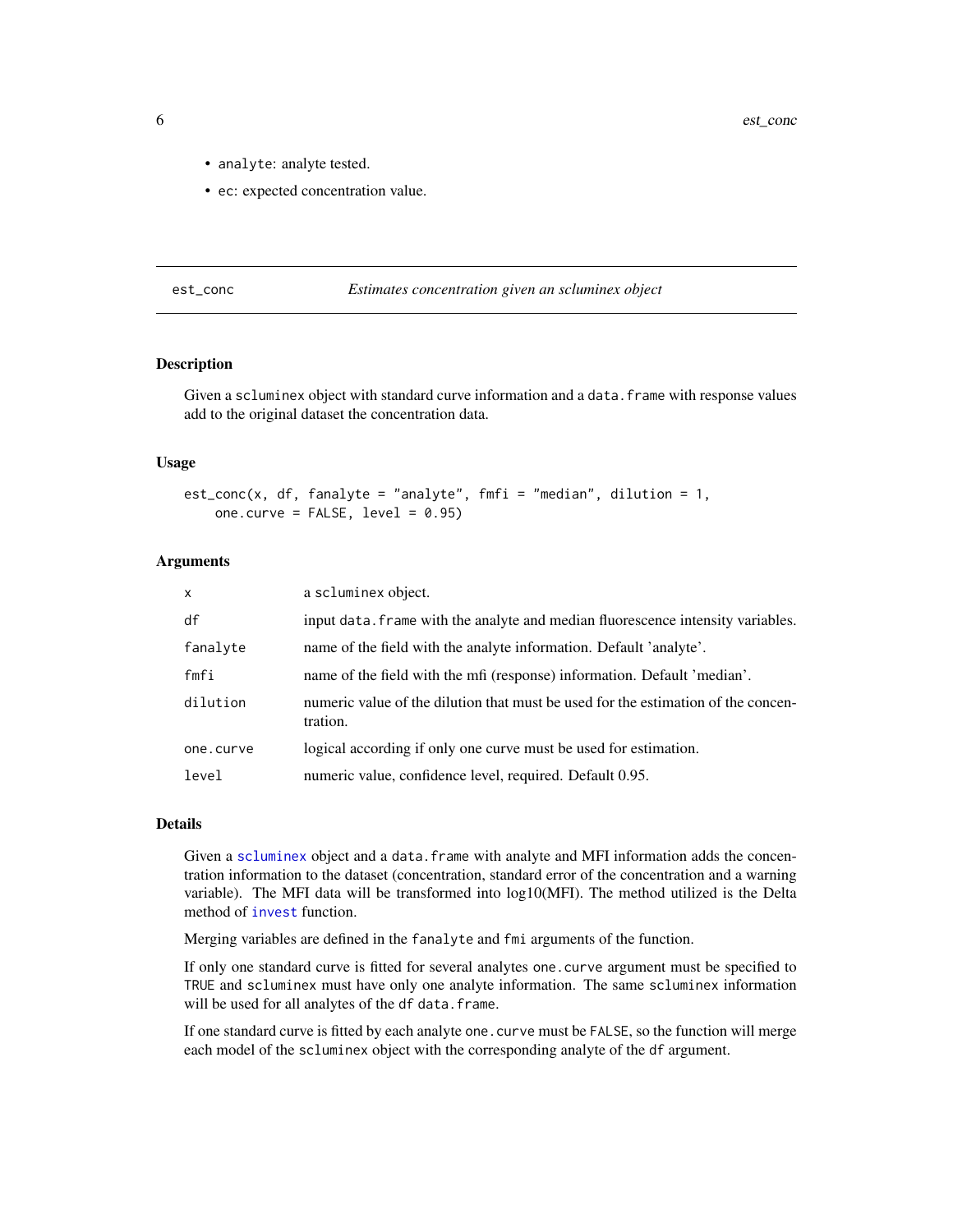# <span id="page-6-0"></span>get\_outliers 7

#### Value

Input data. frame with the following merged variables:

- log10.fitted.conc, log10 fitted concentration
- log10.fitted.conc.se, log10 standard error of the log10 fitted concentration
- dilution, dilution to be applied to the samples
- dil.fitted.conc, diluted fitted concentration in original scale
- dil.lb.conc, diluted fitted lower bound concentration in original scale
- dil.ub.conc, diluted fitted upper bound concentration in original scale
- warning, warning message (if necessary)

# Examples

```
# Load data and fit models
data(ecdata)
data(mfidata)
dat <- mfidata[mfidata$plate=="plate_1" & mfidata$analyte=="FGF",]
sdf <- data_selection(dat, ecdata)$plate_1
igmodels <- scluminex("plate_1",sdf$standard, sdf$background,
            lfct="SSl4", bkg="ignore", fmfi="mfi", verbose=FALSE)
# Data to estimate concentration
concdf <- sdf$positive
# Dilution factor 1
est_conc(igmodels, concdf, fmfi="mfi", dilution = 1)
# Dilution factor 2
est_conc(igmodels, concdf, fmfi="mfi", dilution = 2)
```
get\_outliers *Extract outliers from a scluminex object*

#### Description

This function extracts outliers based on a residuals cutoff from scluminex object.

#### Usage

 $get_outliers(x, out-limit = 2.5)$ 

#### Arguments

| X         | a scluminex object        |
|-----------|---------------------------|
| out.limit | cutoff point for outliers |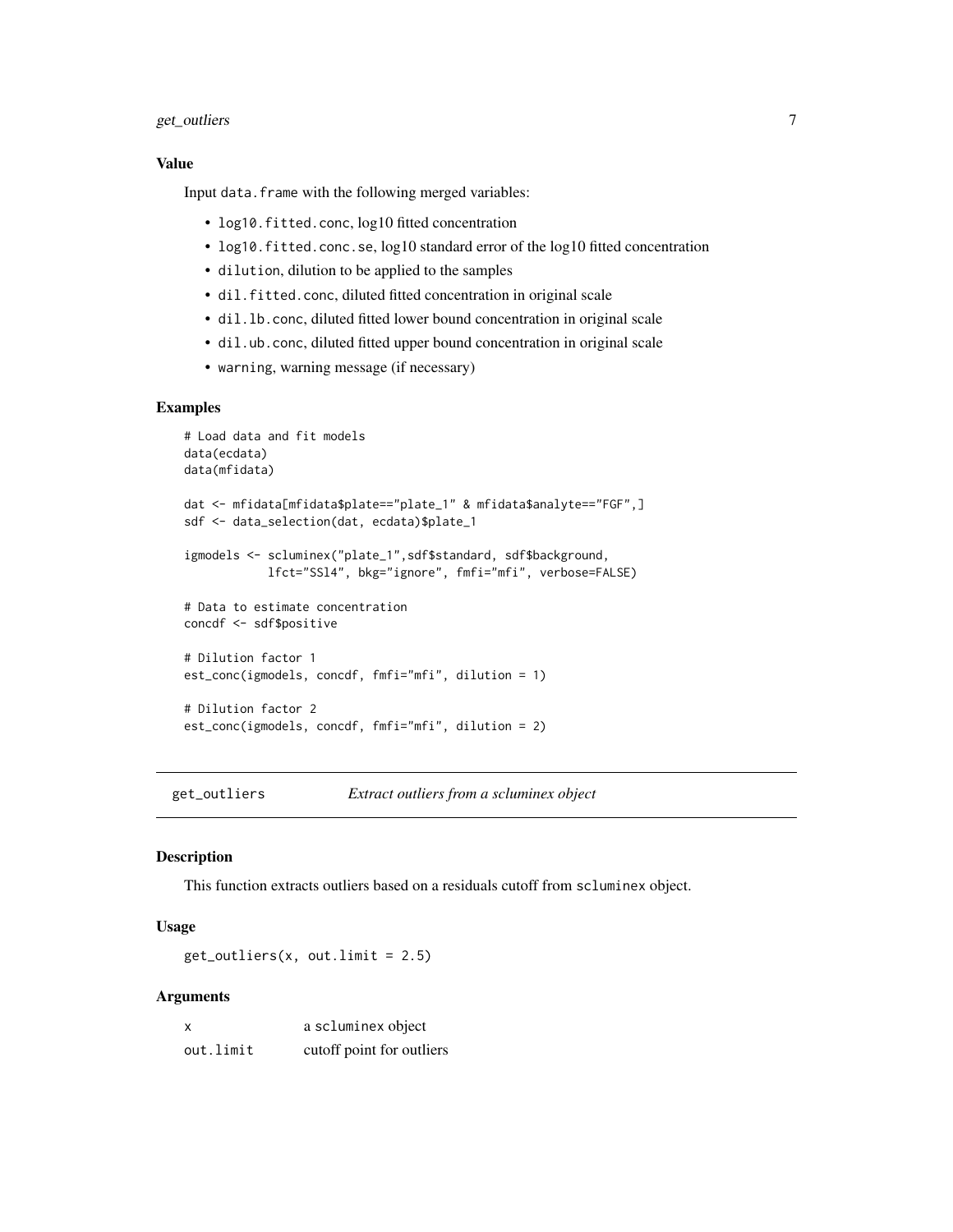# <span id="page-7-0"></span>Details

The residuals are the standardized ones for [nls](#page-0-0) models.

# Value

A data.frame with samples whose standardized residual is greater than out.limit.

# Examples

```
# Load data and estimate models
data(ecdata)
data(mfidata)
dat <- mfidata[mfidata$plate=="plate_1" & mfidata$analyte=="FGF",]
# Select data and fit models
sdf <- data_selection(dat, ecdata)[[1]]
igmodels <- scluminex("plate_1",sdf$standard, sdf$background,
                      lfct=c("SSl4", "SSl5"),
                      bkg="ignore",
                      fmfi="mfi",
                      verbose=FALSE)
# Extract outliers > abs(2.5)
get_outliers(igmodels, out.limit=2.5)
# Extract outliers > abs(1.5)
get_outliers(igmodels, out.limit=1.5)
# Extract outliers > abs(1)
get_outliers(igmodels, out.limit=1)
```
# intra\_icc *Estimate ICC of a data.frame*

#### Description

Given a data.frame in long format estimate ICC from the irr package

# Usage

```
intra_icc(x, id.var = c("sample", "analyte"), value.var = "dil.fitted.conc",
   by = NULL, \ldots)
```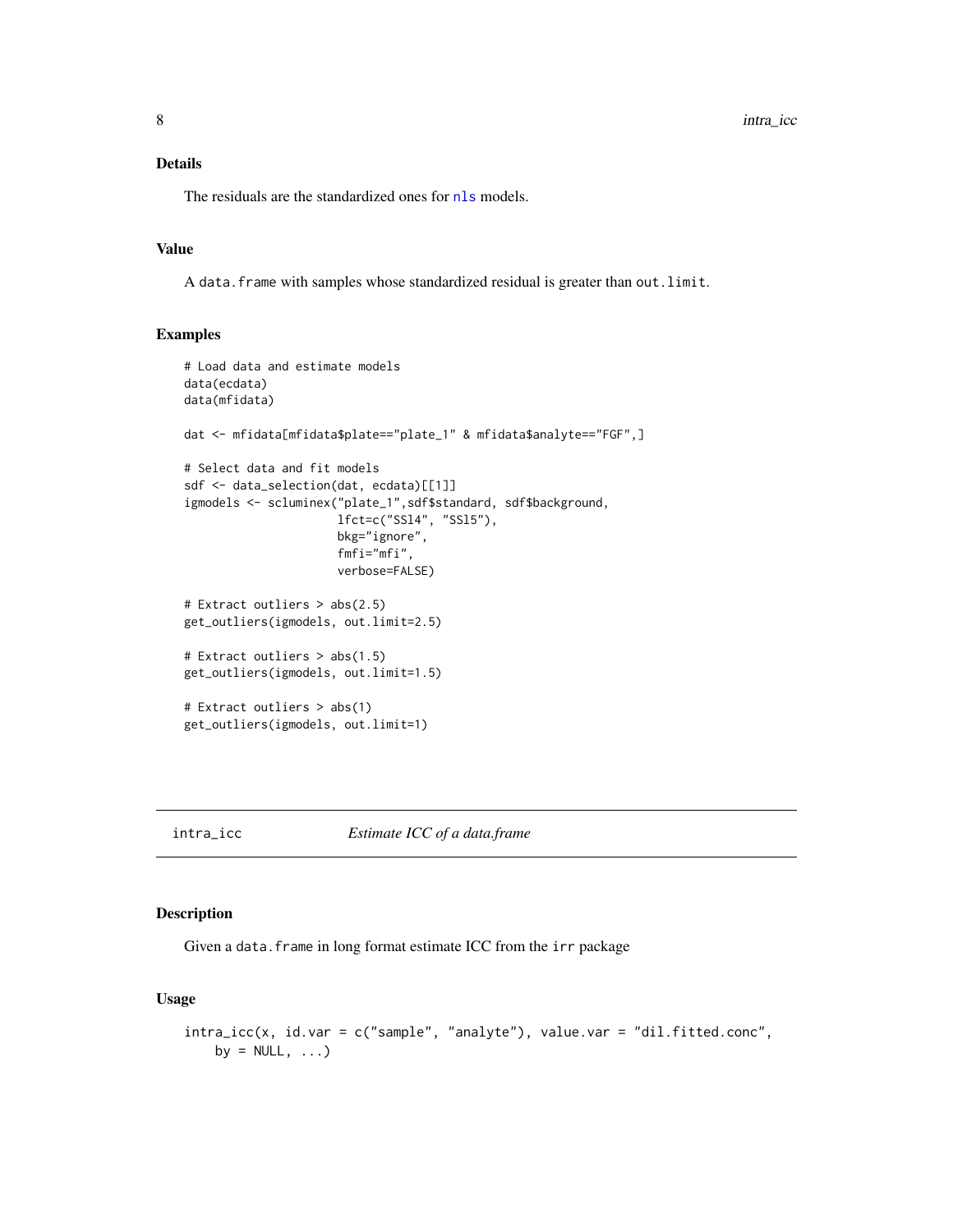#### <span id="page-8-0"></span>intra\_icc 9

# Arguments

| $\mathsf{x}$ | a data. Frame in long format with analyte, control number and concentration<br>variables |
|--------------|------------------------------------------------------------------------------------------|
| id.var       | one or more variables that identify each one of replicates samples                       |
| value.var    | character vector with the name of the variable to estimate icc                           |
| by           | character vector of the variable to stratify the icc results                             |
|              | arguments for the icc function from the irr package                                      |

# Details

The [icc](#page-0-0) function is the one from the irr package.

# Value

A list with three objects is returned:

- icc.df, trasnformed data.frame in order to perform the icc analysis
- icc.mod, the model output of the icc
- icc.value, the icc value of the icc model

# See Also

irr

#### Examples

unit="single")

```
# Generate data.frame
set.seed(123)
controls <- sort(paste("Control", rep(1:3,4),sep=""))
values <- sort(unlist(lapply(1:12, function(x)runif(1,10+x,13+x))))
plateno <- rep(c("plate1","plate2"),6)
df <- data.frame(controls,values, plateno)
df <- df[order(df$plateno),]
# Estimate ICC
intra_icc(df, id.var = c("controls","plateno"),
value.var = "values", type="agreement",model="twoway", unit="single")
intra_icc(df, id.var = c("controls","plateno"),
value.var = "values", by = "plateno", type="agreement",model="twoway",
```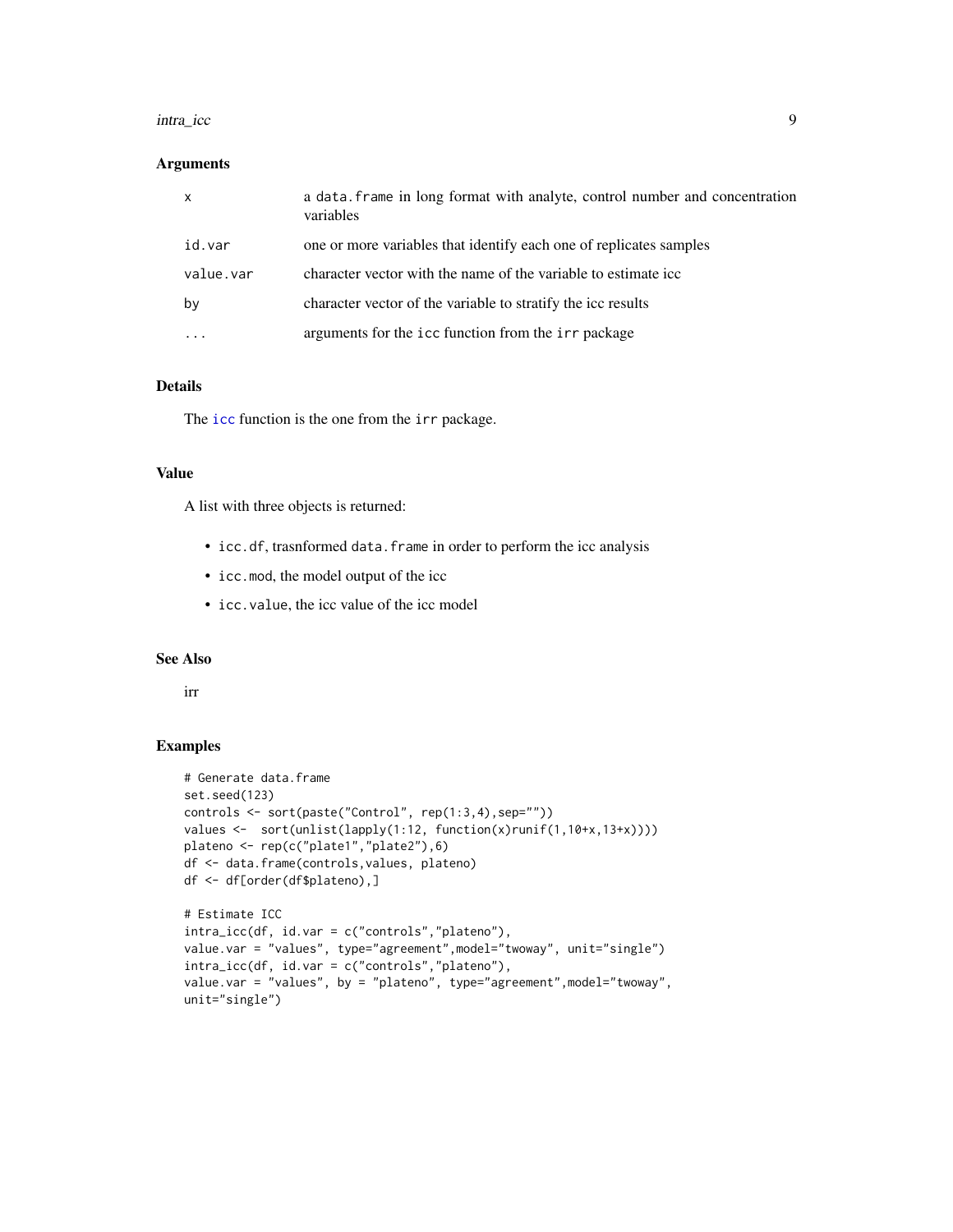<span id="page-9-1"></span><span id="page-9-0"></span>

# Description

Estimates the inverse of the funtion. Given a response value, estimates the corresponding concentration value and the standard error.

#### Usage

```
invest(x, analyte=NULL, yvalue, ci.method = c("delta", "bootstrap"),
       level = 0.95, seed.boot = 123, nboot = 100)
```
#### Arguments

| x         | a scluminex object.                                                                                                     |
|-----------|-------------------------------------------------------------------------------------------------------------------------|
| analyte   | the specific analyte to estimate the invert values. Default NULL (all analytes).                                        |
| yvalue    | value of the response model to estimate the inverse in $log 10$ scale.                                                  |
| ci.method | character defining the method to be applied for estimating standard error ('delta'<br>or 'bootstrap'). Default 'delta'. |
| level     | confidence level. Default 0.95.                                                                                         |
| seed.boot | numeric for the seed of the bootstrap method. Only applies for bootstrap method.<br>Default 123.                        |
| nboot     | number of bootstrap replicates. Only applies for bootstrap method. Default 100.                                         |
|           |                                                                                                                         |

# Details

Delta method function used is [deltamethod](#page-0-0) from the msm package. Bootstrap method generates nboot response vectors (assuming normality) and fit the same model with original concentration data. The confidence interval is calculated by the percentile method specified in the level argument (1-level/2, 1-(1-level)/2).

## Value

A data.frame with the following components:

- MFI variable, the yvalue response vector
- Fit of the concentration, concentration estimation of the yvalue vector
- Fit of the concentration.lci, lower confidence bounds for the concentration estimation
- Fit of the concentration.uci, upper confidence bounds for the concentration estimation
- Fit of the concentration.se, estimation of the Standard Error of the concentration. If ci.method 'bootstrap' is NA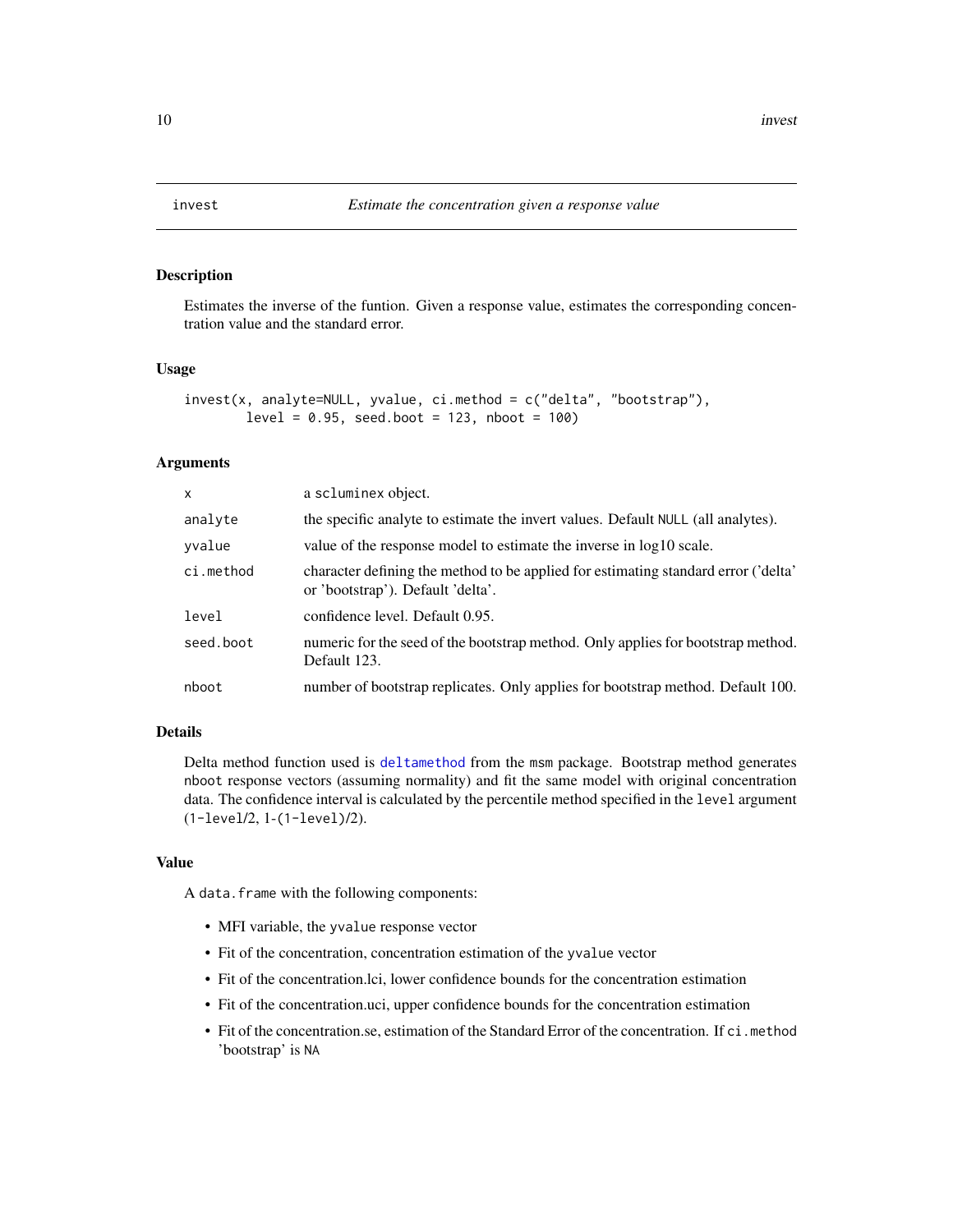#### <span id="page-10-0"></span> $log\_cv$  11

#### Examples

```
# Load data
data(ecdata)
data(mfidata)
dat <- mfidata[mfidata$plate=="plate_1" & mfidata$analyte=="FGF",]
# Estimate models
sdf <- data_selection(dat, ecdata)[[1]]
igmodels <- scluminex("plate_1",sdf$standard, sdf$background,
lfct="SSl4", bkg="ignore", fmfi="mfi", verbose=FALSE)
# Delta
invest(igmodels, "FGF", c(2, 2.5, 3), "delta")
# Bootstrap
invest(igmodels, "FGF" ,c(2, 2.5, 3), "bootstrap", nboot=10)
```
loq\_cv *Limits of quantifications estimation using coefficient of variation*

# Description

Estimates the limits of quantification based on an approximation of the coefficient of variation.

# Usage

```
log_c v(x, subset-list = NULL, max.cv = 0.2, n.cuts = 100)
```
#### Arguments

| $\mathsf{x}$ | a scluminex object                                                                 |
|--------------|------------------------------------------------------------------------------------|
| subset.list  | list of analytes to estimate. Default NULL (all analytes of the scluminex object). |
| max.cv       | is the target coeficient of variation by default 0.2                               |
| n.cuts       | is the number of cuts to search the coefficent of variation. Default 100.          |

#### Details

For each value of the response, the estimated concentration value and the approximated standard deviation is estimated. The function [invest](#page-9-1) with the delta method approach is used. The coefficient of variation of the log10 concentration is calculated as the

$$
\sqrt{e^{(SE \times log(10))^2} - 1}
$$

# Value

Object of class loq.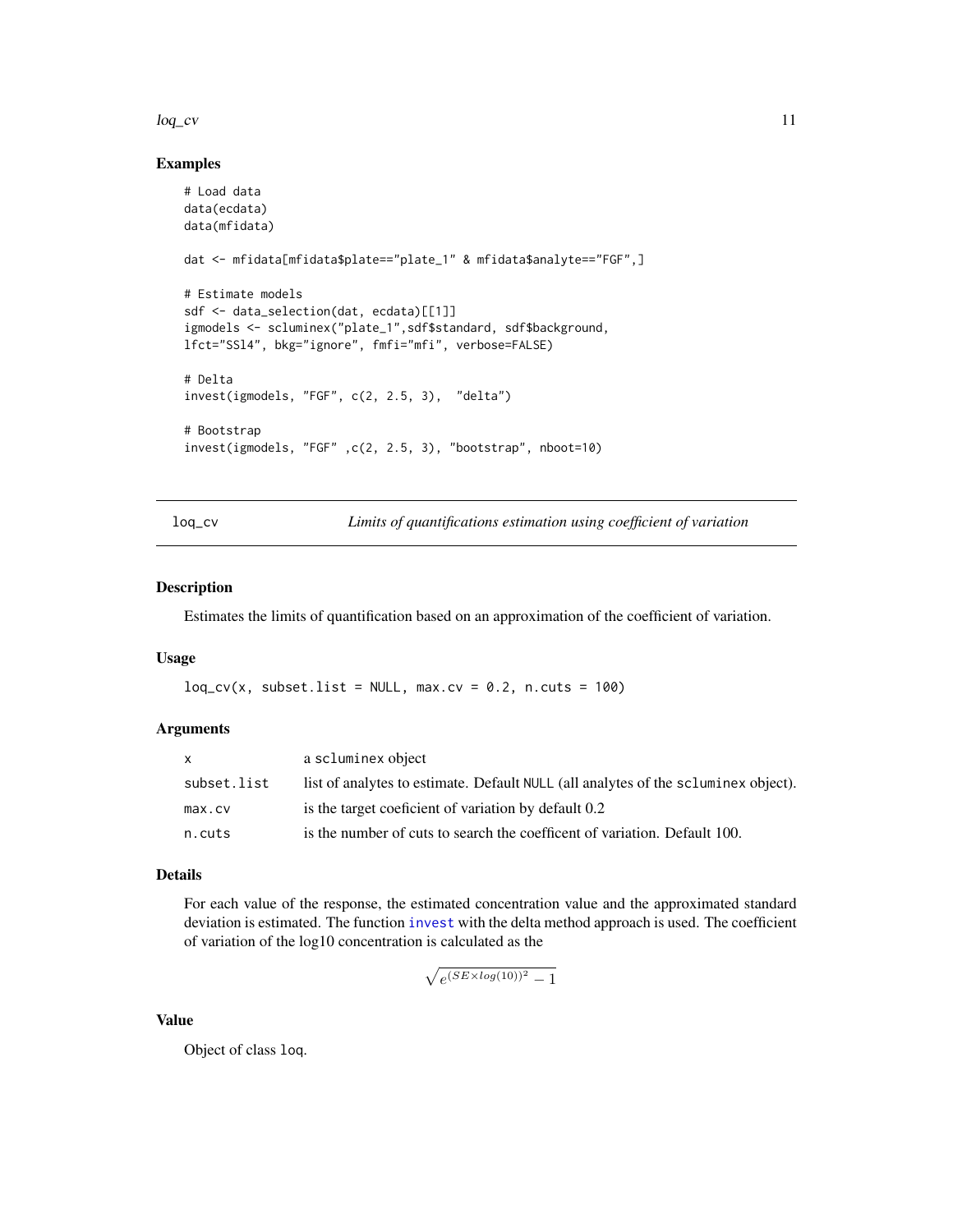#### References

Gottschalk PG, and Dunn JR. (2005). Determining the error of dose estimates and minimum and maximum acceptable concentrations from assays with nonlinear dose-response curves. *Comput Methods Programs Biomed* 80, 204-215.

Defawe OD, Fong Y, Vasilyeva E, Pickett M, Carter DK, Gabriel E, Rerks-Ngarm S, Nityaphan S, Frahm N, McElrath MJ and De Rosa SC.(2012). Optimization and qualification of a multiplex bead array to assess cytokine and chemokine production by vaccine-specific cells. *J Immunol Methods* 382, 117-128.

#### Examples

```
# Load data and estimate models
data(ecdata)
data(mfidata)
dat <- mfidata[mfidata$plate=="plate_1" & mfidata$analyte=="FGF",]
sdf <- data_selection(dat, ecdata)$plate_1
igmodels <- scluminex("plate_1",sdf$standard, sdf$background,
lfct=c("SSl4", "SSl5"), bkg="ignore", fmfi="mfi", verbose=FALSE)
loq_cv(igmodels, max.cv=0.25, n.cuts=100)
```
loq\_derivatives *Limits of quantifications estimation using derivatives*

# **Description**

Estimates the limits of quantification based on the second order derivative of the functions.

#### Usage

```
loq_{\text{}d}erivatives(x, subset.list = NULL, ...)
```
#### Arguments

| $\mathsf{X}$ | a scluminex class object                                                          |
|--------------|-----------------------------------------------------------------------------------|
| subset.list  | list of analytes to estimate. Default NULL (all analytes of the scluminex object) |
| $\cdots$     | further arguments to be passed to uniroot. all function.                          |

# Details

The limits of quantification are based on the maximum and minimum points of the second order derivative of the function. The solution is based on the specific expressions of the derivatives. The [uniroot.all](#page-0-0) function is used in order to find the global maximum and minimum.

<span id="page-11-0"></span>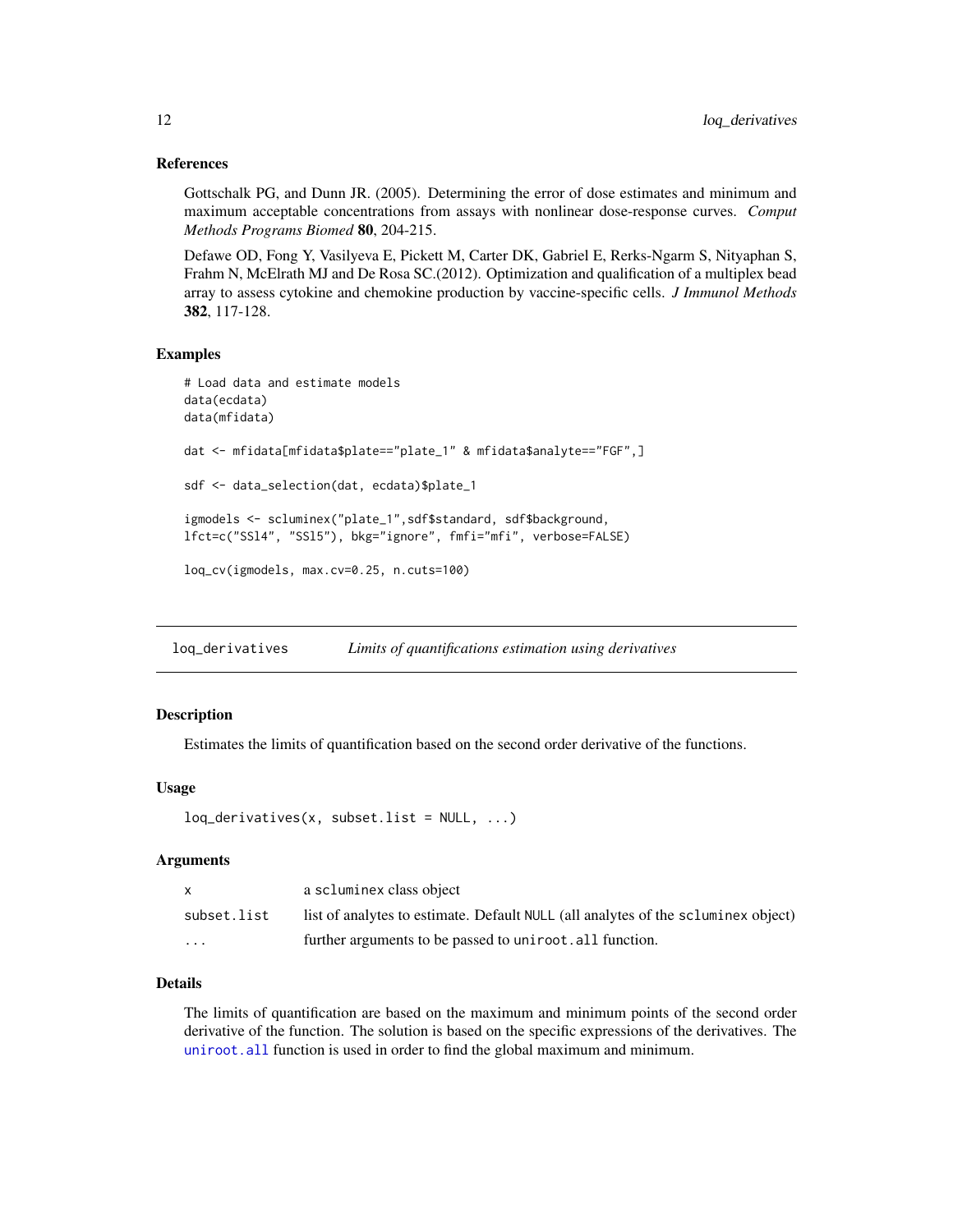<span id="page-12-0"></span>loq\_interval 13

# Value

Object of class loq.

#### References

Ritz C and Spiess AN (2008). qpcR: an R package for sigmoidal model selection in q uantitative real-time polymerase chain reaction analysis. *Bioinformatics* 24, 1549-51.

# Examples

```
# Load data and estimate models
data(ecdata)
data(mfidata)
dat <- mfidata[mfidata$plate=="plate_1" & mfidata$analyte=="FGF",]
sdf <- data_selection(dat, ecdata)[[1]]
igmodels <- scluminex("plate_1",sdf$standard, sdf$background,
                lfct=c("SSl4", "SSl5"),
                bkg="ignore",
                fmfi="mfi",
                verbose=FALSE)
```

```
loq_derivatives(igmodels)
```
loq\_interval *Limits of quantifications estimation using interval method*

# Description

Estimates the limits of quantification based on the asymptotes coefficients.

# Usage

```
log\_interval(x, subset-list = NULL, low.argv = NULL, high.argv = NULL,lowci = -Inf, highci = Inf, inter.method = "prediction", level = 0.95)
```
#### Arguments

| $\mathsf{x}$ | a scluminex object                                                                                                                                                 |
|--------------|--------------------------------------------------------------------------------------------------------------------------------------------------------------------|
| subset.list  | list of analytes to estimate. Default NULL (all analytes of the scluminex object)                                                                                  |
| low.asymp    | a number or character specifying the low asymptote coefficient in the model.<br>Default NULL assumes LLOQ is the minimum value of the concentration vari-<br>able. |
| high.asymp   | a number or character specifying the high asymptote coefficient. Default NULL<br>assumes HLOQ is the maximum value of the concentration variable                   |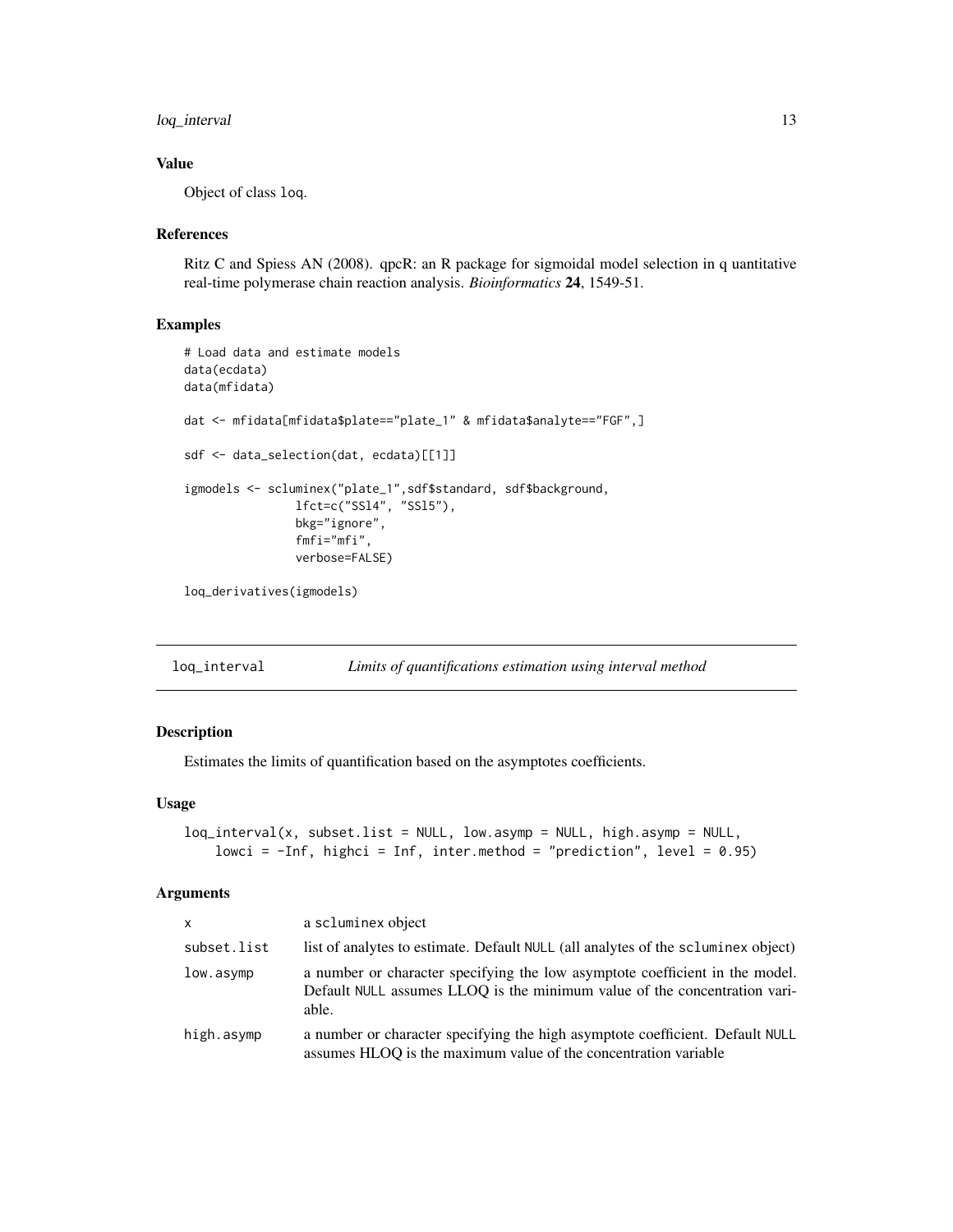| lowci        | specify the lowest limit if exists for asymptote, only applies if low, asymp equals<br>! NULL.  |
|--------------|-------------------------------------------------------------------------------------------------|
| highci       | specify the highest limit if exists for asymptote, only applies if high.asymp<br>equals ! NULL. |
| inter.method | interval method for estimating interval LOO ('prediction' or 'confidence')                      |
| level        | 0 to 1 value specifying level of confidence. Default 0.95.                                      |

# Details

If low.asymp (high.asymp) is specified lowci (highci) must be -Inf (Inf). When lowci (highci) is specified asymptote argument must be NULL. When low.asymp and lowci arguments are the default values, the funtion assumes that LOQs are maximum and minimum values of data. If low.asymp (high.asymp) or lowci (highci) arguments are specified but it is not possible to estimate the LOQ (e.g., coefficient position is not well specified or estimated values are beyond observed data) the function estimates the LOQs based on maximum and minimum values. When the background method is the constraint one, the LLOQ is the concentration value of the log10(Background MFI mean) and low.asymp and lowci doesn't apply.

#### Value

Object of class loq.

# References

Quinn CP, Semenova VA, Elie CM et al. (2002). Specific, Sensitive, and Quantitative Enzyme-Linked Immunosorbent Assay for Human Immunoglobulin G Antibodies to Anthrax Toxin Protective Antigen. *Emerg Infect Dis* 8 (10),1103-10

# Examples

```
# Load data and estimate models
data(ecdata)
data(mfidata)
dat <- mfidata[mfidata$plate=="plate_1" & mfidata$analyte=="FGF",]
sdf <- data_selection(dat, ecdata)$plate_1
igmodels <- scluminex("plate_1",sdf$standard, sdf$background,
                lfct="SSl4",
                bkg="ignore",
                fmfi="mfi",
                verbose=FALSE)
# All default arguments
loq_interval(igmodels)
# Low asymptote coefficient of the model is 2
```
loq\_interval(igmodels, low.asymp = 2)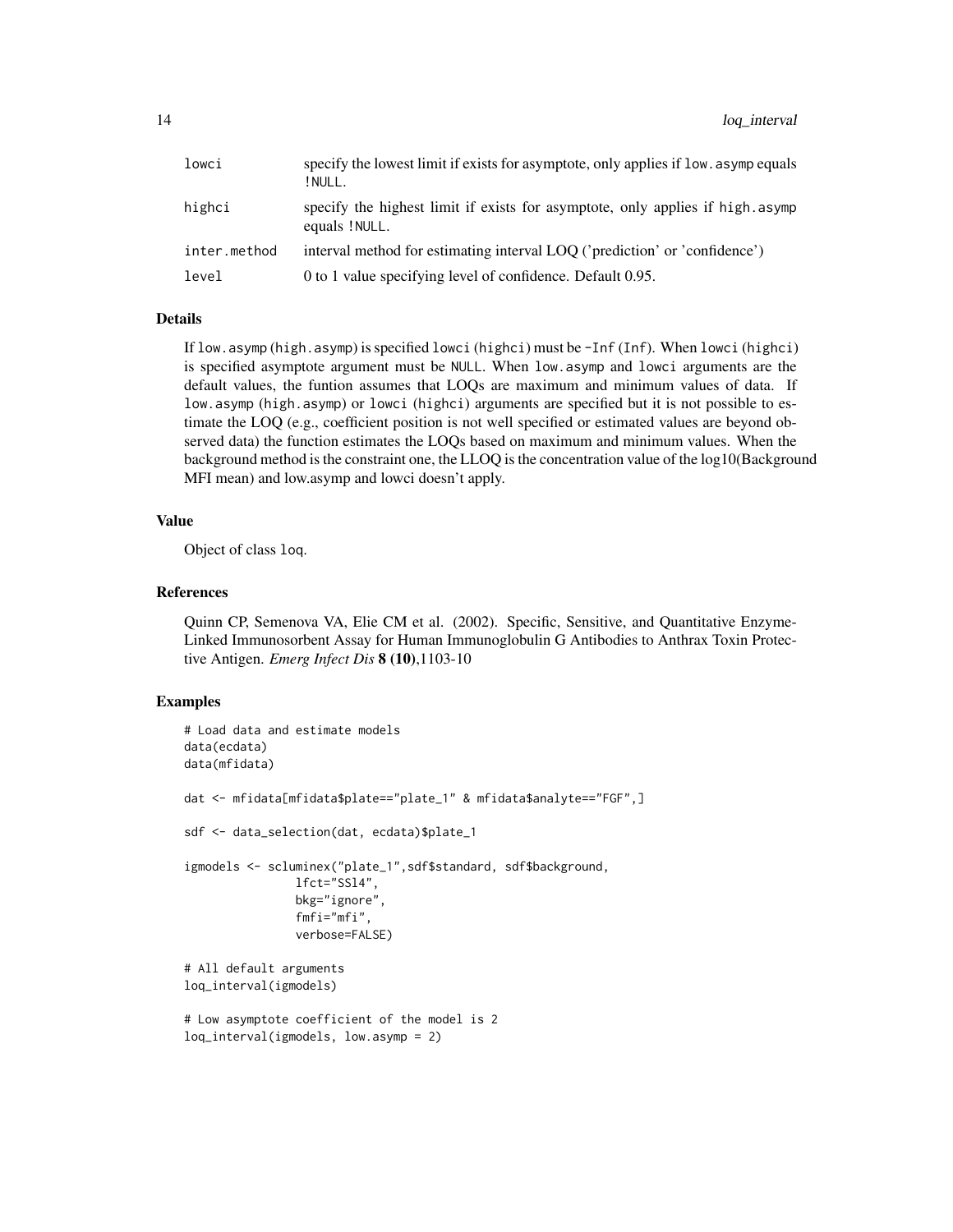# <span id="page-14-0"></span>lum\_export 15

```
# Low asymptote coefficient of the model is 2 and high is 3
loq_interval(igmodels, low.asymp = 2, high.asymp = 3)
# Fix to 2 and 3 the lower and upper asymptote
loq_interval(igmodels, lowci=2, highci=3)
```
<span id="page-14-1"></span>lum\_export *Extract and generates data.frame from lum\_import object*

# Description

Extract, generates and export different information from a lum\_import object

#### Usage

```
lum\_export(x, y = NULL, path = NULL, backname = "ackgro",stanname = "tandar", samplename = "Sample",
   dilutionname = "Dilution Factor", batchname = "batch", ...)
```
# Arguments

| $\mathsf{x}$ | a lum_import object with all information of the xPONENT software imported                                                               |
|--------------|-----------------------------------------------------------------------------------------------------------------------------------------|
| y            | an optional lum_import object different from x                                                                                          |
| path         | the directory name where all files are exported. The directory is created accord-<br>ing to batch name and system date. Default is NULL |
| backname     | character vector that defines background                                                                                                |
| stanname     | character vector that defines standard                                                                                                  |
| samplename   | character vector that defines the name of the samples variable                                                                          |
| dilutionname | character vector that defines the name of the dilution factor variable                                                                  |
| batchname    | character vector that defines the name of the batch field in CSV                                                                        |
| .            | other parameters of the function                                                                                                        |

# Details

This function returns a list with all datasets from an object of class lum\_import. Also is possible to export into several csv files (for Fluorescence-type data) or zip file (for Bead-type data).

```
# Read all data
imp_path <- system.file(c("inst","extdata"),"plate1.csv",
package="drLumi")
imp <- lum_import(imp_path)
exp <- lum_export(imp)
names(exp)
```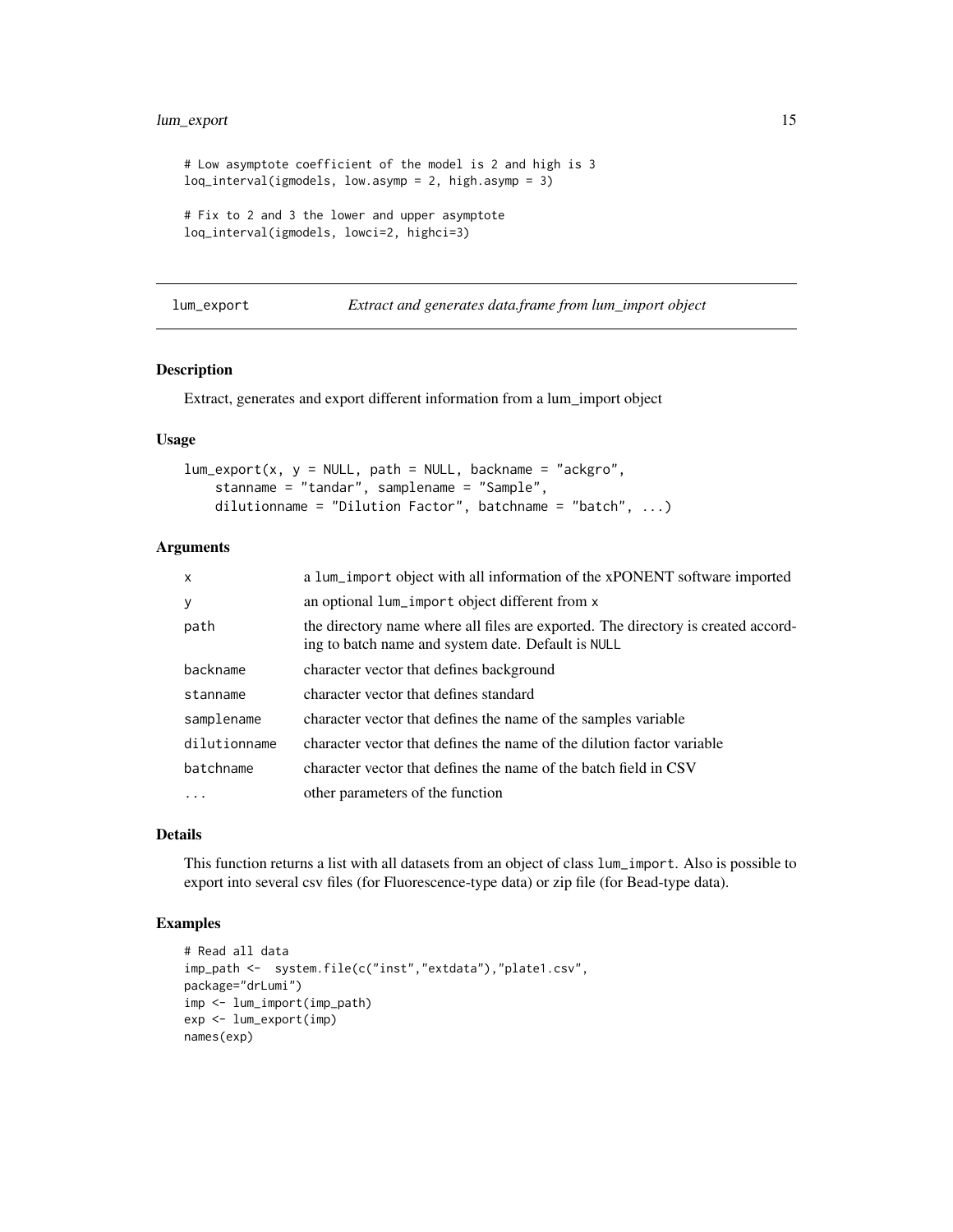```
# See variables
imp$well_vars
# Select only 2
imp$well_vars <- c("Median", "Net MFI")
exp <- lum_export(imp)
head(exp$well)
```
lum\_import *Import Luminex data*

#### Description

Import xPONENT software raw data from Luminex assays and converts in an easy-to-work file

#### Usage

 $lum_iimport(x, \ldots)$ 

#### Arguments

|          | a file or directory of files for Fluorescence and Metadata-type or Bead files re- |
|----------|-----------------------------------------------------------------------------------|
|          | spectively                                                                        |
| $\cdots$ | other parameters of the function                                                  |

# Details

The list of variables that return is based on the main structure of luminex information.

# Value

If import data is Fluorescence-type data several objects are returned in a list format:

- dtblock, blocks of information from raw data
- raw\_metadata, raw metadata
- well\_vars, list of variables for the well data
- scurve\_vars, list of variables for the standard curve data
- average\_vars, list of variables for the average data
- batch\_vars, list of variables for the batch data
- name\_batch, name of the batch
- type\_raw\_data, Fluorescence
- region\_vars, list of variables for the region data
- sample\_vars, list of variables for the sample data

If import data is Bead-type data two objects are returned in a list format:

- bead\_files, all information from bead csv files
- name\_batch, name of the batch
- type\_raw\_data, Bead

<span id="page-15-0"></span>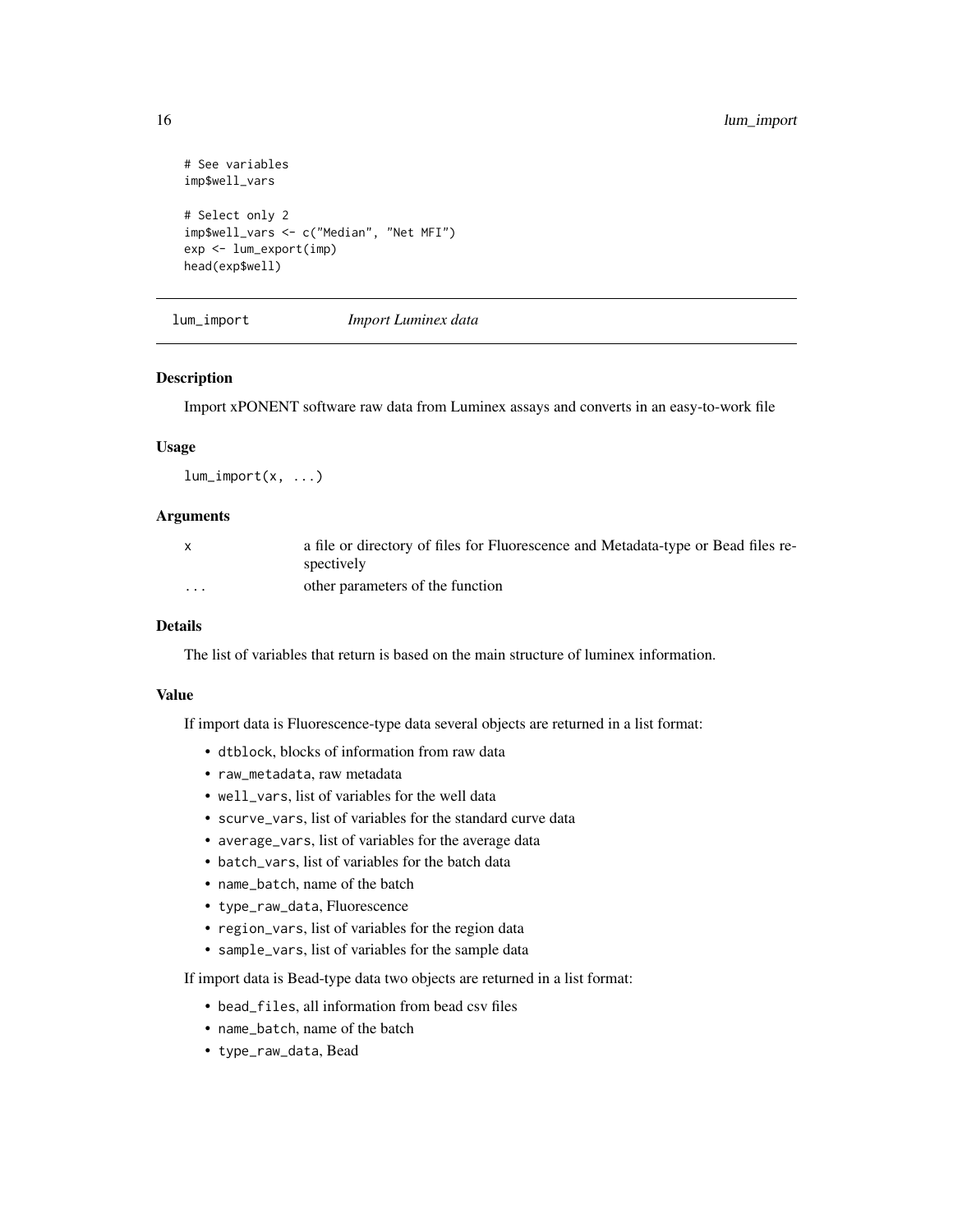#### <span id="page-16-0"></span>mfidata **17**

# See Also

[lum\\_export](#page-14-1)

#### Examples

```
imp_path <- system.file(c("inst","extdata"),"plate1.csv",
package="drLumi")
imp <- lum_import(imp_path)
imp
```
#### mfidata *Median Fluorescence Intensity data*

# Description

Dataset with the median fluorescence intensity values for three 96-wells plates (from the same experiment), with 30 analytes information per plate (multiplex experiment).

# Format

A data.frame with the median fluorescence intensity values of three differents plates based on 30 analytes perplate. The variables are:

- plate: plate/batch information
- well: well position in plate based on 96 wells plate
- analyte: analyte (30 per well)
- sample: type of sample (blank, standard, positive control or sample to be analyzed)
- mfi: median fluorescence intensity

plot.scluminex *Plot method for the scluminex class*

#### Description

This function takes a scluminex object and creates a standard curve, residuals or QQ-plot using ggplot2 package.

#### Usage

```
## S3 method for class 'scluminex'
plot(x, type = "scurve", subset-list = NULL,psize = 1.8, ncol = NULL, nrow = NULL, out-limit = 2.5,
   size.text = 1.5, size.legend = 2.5, interval = "confidence",
   level = 0.95, color.bkg = "green", ...)
```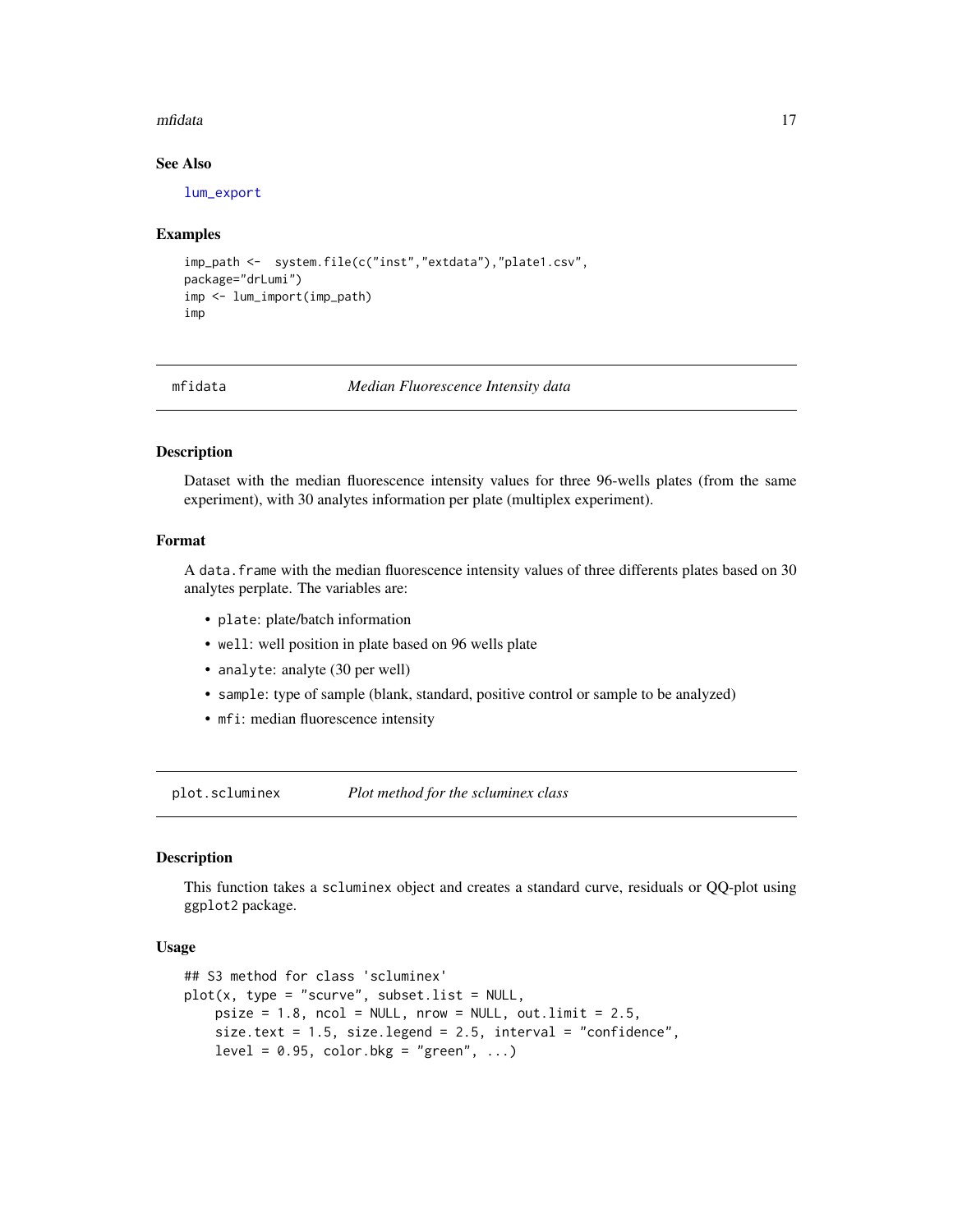# Arguments

| an object of class scluminex                                                                                                                                                   |  |
|--------------------------------------------------------------------------------------------------------------------------------------------------------------------------------|--|
| character describing the type of plot ('scurve','residuals' or 'qqplot'). Default<br>'scurve'.                                                                                 |  |
| list of analytes to be plotted. Default all analytes.                                                                                                                          |  |
| numeric point size                                                                                                                                                             |  |
| number of columns to plot the analytes.                                                                                                                                        |  |
| number of rows to plot the analytes.                                                                                                                                           |  |
| value that defines an outlier. Must be positive value. Only applies for type<br>'residuals'.                                                                                   |  |
| value that defines the size of the well into the residuals plot. Only applies for<br>type 'residuals'.                                                                         |  |
| size of the legend. NA for not showing. Only applies for type 'scurve'.                                                                                                        |  |
| 'confidence' or 'prediction' character in order to plot the fit and the correspond-<br>ing bands. If NULL only observed points are plotted. Only applies for type<br>'scurve'. |  |
| confidence level for the interval. Default 0.95, only applies for type 'scurve'.                                                                                               |  |
| character specifying the color of the background line. NA for not showing back-<br>ground. Only applies for type 'scurve'.                                                     |  |
| other arguments to be passed to ggplot function                                                                                                                                |  |
|                                                                                                                                                                                |  |

# Details

All information in order to generate the plots is extracted from the scluminex object.

# Value

A ggplot object

```
# Load data and estimate models
data(ecdata)
data(mfidata)
dat <- mfidata[mfidata$plate=="plate_1" & mfidata$analyte=="FGF",]
sdf <- data_selection(dat, ecdata)[[1]]
sdf_luminex <- scluminex("plate_1",sdf$standard, sdf$background,
"SSl4", bkg="ignore", fmfi="mfi", verbose=FALSE)
# Plot standard curves
plot(sdf_luminex, "sc")
# Plots residuals
plot(sdf_luminex, "res")
```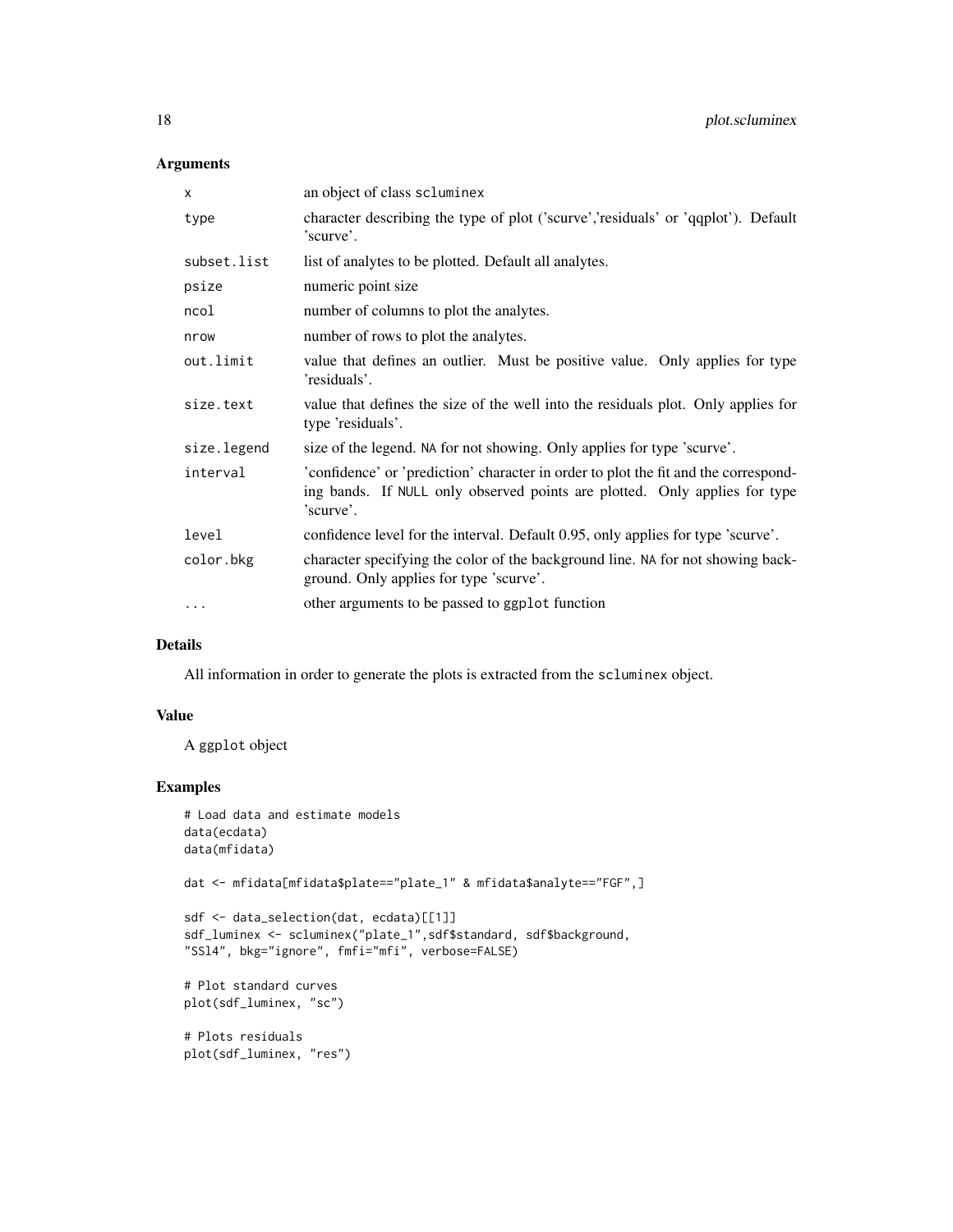```
# Plot QQplot
plot(sdf_luminex, "qq")
```
<span id="page-18-1"></span>scluminex *Estimates different models for each analyte.*

# Description

Given a dilutions points and background data.frame estimates a model (in a recursive way is possible) for a background method.

# Usage

```
scluminex(plateid, standard, background, lfct,
   bkg = c("ignore","subtract", "include", "constraint"),
   neill.method = "finest", f(mf) = "median", f{ec} = "ec",
   fanalyte = "analyte", fwell = "well", fflag = "flag",
   verbose = TRUE, ...)
```
# Arguments

| plateid      | character to identify the plate                                                                                                                                                                                                          |  |
|--------------|------------------------------------------------------------------------------------------------------------------------------------------------------------------------------------------------------------------------------------------|--|
| standard     | a data. frame with standard values information                                                                                                                                                                                           |  |
| background   | a data. frame with the value of the blank controls.                                                                                                                                                                                      |  |
| lfct         | a character vector of SelfStarting models for background method. They will<br>be used in order if no convergence is achieved, ie: the first 1fct first, if no<br>convergence the second function, etc. Options are SS15, SS14 and SSexp. |  |
| bkg          | character vector specifying how the background values are treated. Options are<br>'ignore', 'subtract', 'include' or 'constraint'.                                                                                                       |  |
| neill.method | character specifying the grouping method for the Neill test. Default 'finest'.<br>Other options 'c-finest', 'percentiles' or the name of the grouping variable.                                                                          |  |
| fmfi         | name of the column with MFI values                                                                                                                                                                                                       |  |
| fec          | name of the column with the concentration                                                                                                                                                                                                |  |
| fanalyte     | name of the column with the name of the analyte                                                                                                                                                                                          |  |
| fwell        | name of the variable with the well information                                                                                                                                                                                           |  |
| fflag        | name of the variable with the flag to not include a record in the standard curve<br>estimation                                                                                                                                           |  |
| verbose      | logical whether show the process of estimation.                                                                                                                                                                                          |  |
| $\cdots$     | other parameters for the model                                                                                                                                                                                                           |  |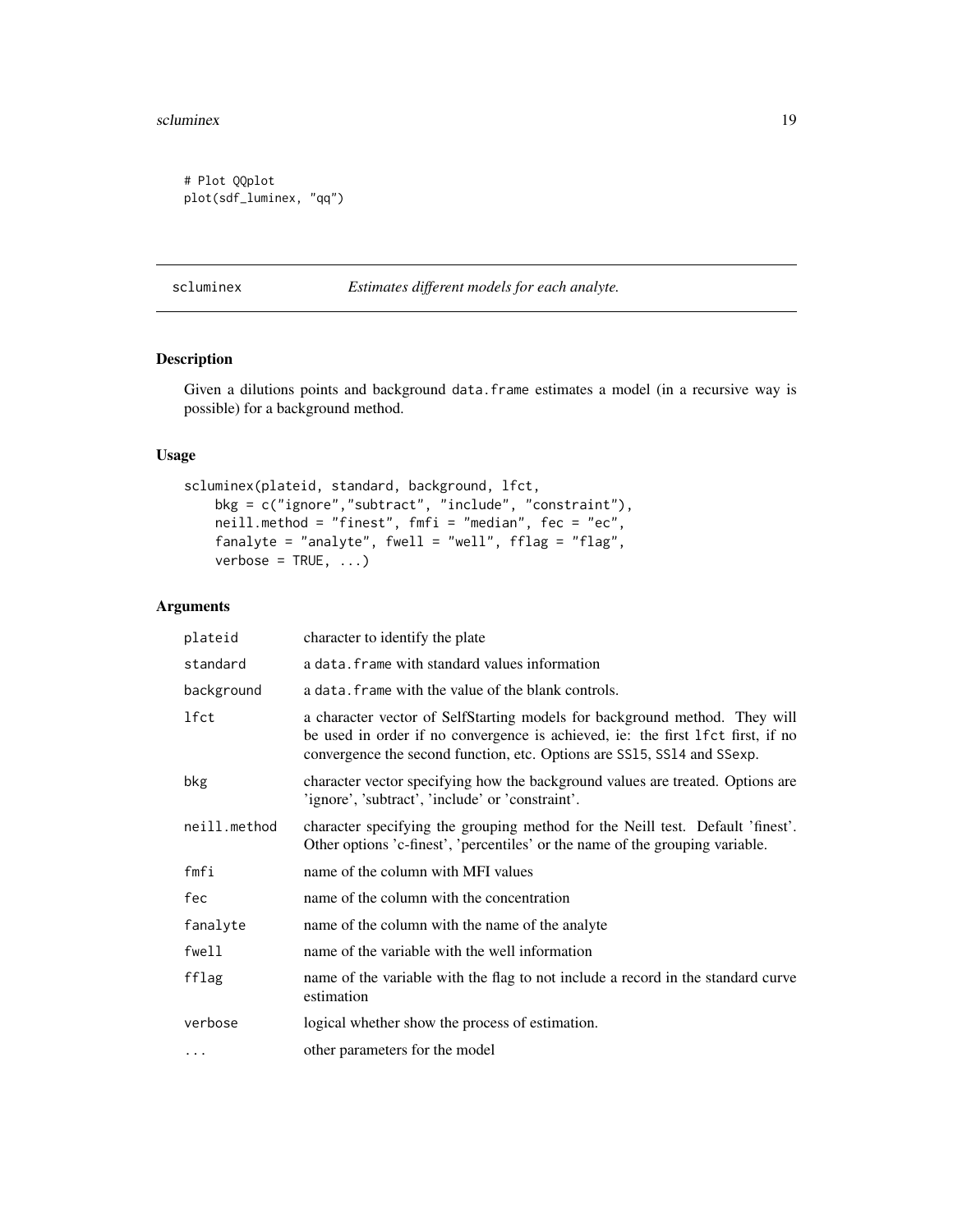# Details

The models are fitted by the nlsLM function from the minpack.lm package. The background data can be ignore, or use to subtract the values of all MFI or be included as a point in the standard curve with a value half of the lower value of the standard points. If two or more blank controls are specified the geometric mean of the MFI is used. The names on the two datasets need to be the same and are specified by the fmfi, fec and fanalyte arguments of the function. The routine should receive the values of the MFI from the luminex fluorescence data. Analysis is performed in logarithm scale (base 10) both for the MFI and the concentrations.

The grouping variable for the neill.method can specified if there are replicates of doses in the assay. If there are no replicates one of the three 'grouping' methods can be selected.

#### Value

A list with the following components model, convergence, coef, data, rsquare

- model, the nls model
- convergence, convergence of the model
- coef, coefficients values for the nls model
- data, data of the model
- rsquare,  $R^2$  values for the performed models

```
# Load data
data(ecdata)
data(mfidata)
dat <- mfidata[mfidata$plate=="plate_1" & mfidata$analyte=="FGF",]
sdf <- data_selection(dat, ecdata)$plate_1
# Fit model and summary object
igmodels <- scluminex("plate_1",sdf$standard, sdf$background,
                lfct=c("SSl4", "SSl5"),
                bkg="ignore",
                fmfi="mfi",
                verbose=FALSE)
ss <- summary(igmodels)
# Information
names(igmodels)
names(igmodels$FGF)
# Summary data
ss
as.data.frame(ss)
as.data.frame(igmodels)
# Plot the standard curve
plot(igmodels,"sc")
```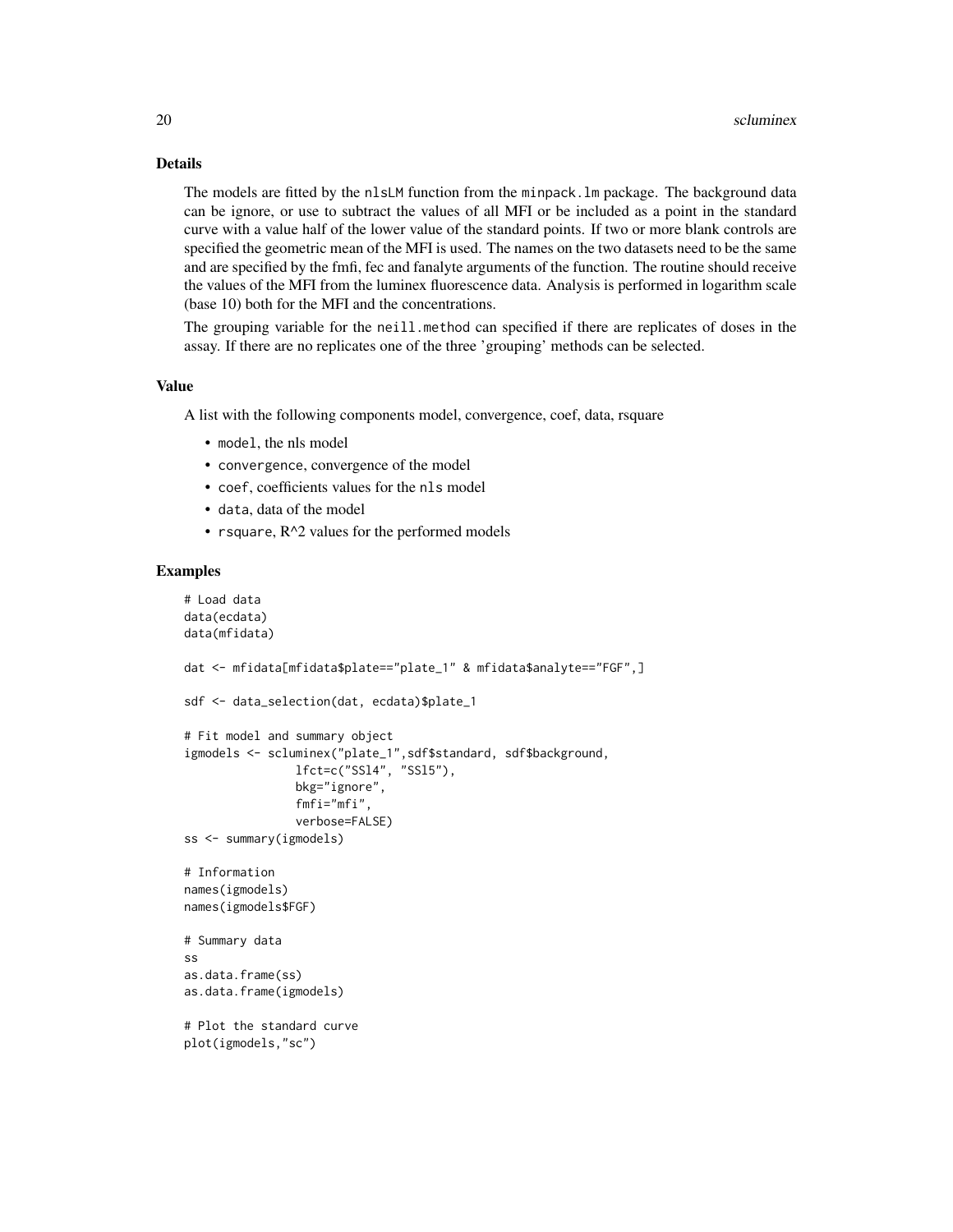#### Description

This selfStart model evaluates the exponential growth regression model and its gradient. It has an initial attribute that will evaluate initial estimates of the parameters yo, and b for a given set of data. Instead of the standard exp function this implementation use the 10^ function.

 $f(x) = y_0 \times 10^b$ 

# Usage

SSexp(x, b, y0)

#### Arguments

|    | a numeric vector of values at which to evaluate the model              |
|----|------------------------------------------------------------------------|
| b  | a numeric parameter representing the growth rate                       |
| v0 | a numeric parameter representing the value of the response when x is 0 |

# Format

A selfStart model

# Value

The value returned is a list containing the nonlinear function, the self starter function and the parameter names.

#### Author(s)

John Aponte <john.aponte@cresib.cat>

```
# Load data
data(ecdata)
data(mfidata)
# Select analyte FGF for plate 1
dat <- mfidata[mfidata$plate=="plate_1" & mfidata$analyte=="FGF",]
sdf <- data_selection(dat, ecdata)$plate_1
ig <- scluminex("plate_1",sdf$standard, sdf$background,
            lfct="SSexp",
            bkg="ignore",
```
<span id="page-20-0"></span>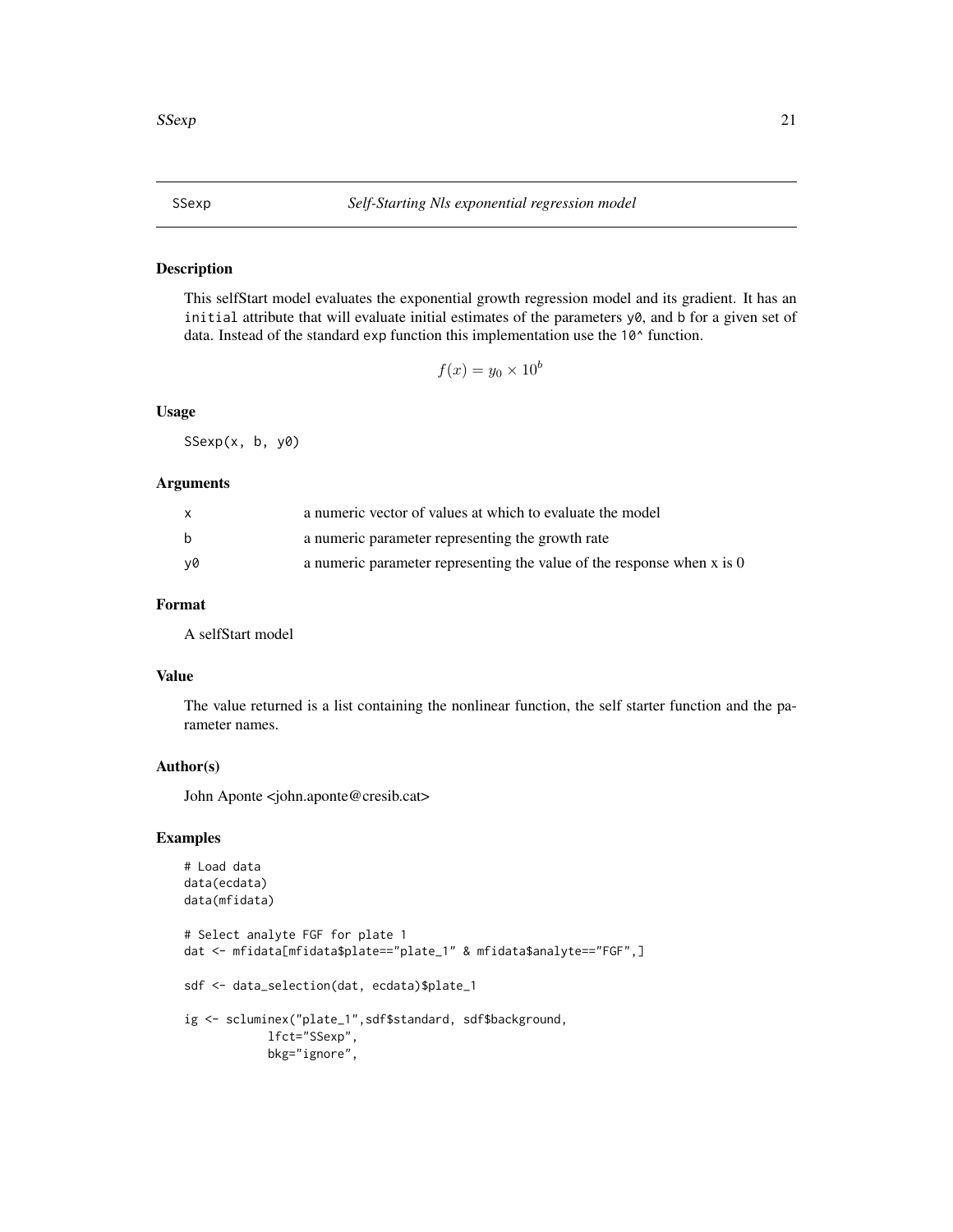```
fmfi="mfi",
verbose=FALSE)
```
<span id="page-21-0"></span>summary(ig)

SSexpcons *Self-Starting Nls exponential constraint regression model*

#### Description

This selfStart model evaluates the exponential growth regression model and its gradient. It has an initial attribute that will evaluate initial estimates of the parameters y0, and b for a given set of data. Instead of the standard exp function this implementation use the 10^ function.

$$
f(x) = y_0 \times 10^b
$$

# Usage

SSexpcons(..constraint.value, x, b)

#### Arguments

| constraint.value |                                                                                                                                                                                   |  |
|------------------|-----------------------------------------------------------------------------------------------------------------------------------------------------------------------------------|--|
|                  | a numeric value representing the value of the response when $x$ is 0. In this<br>function this value is not a parameter is just a numeric value to constraint $y_0$<br>parameter. |  |
| $\mathsf{x}$     | a numeric vector of values at which to evaluate the model                                                                                                                         |  |
| b                | a numeric parameter representing the growth rate                                                                                                                                  |  |

# Format

A selfStart model

#### Value

The value returned is a list containing the nonlinear function, the self starter function and the parameter names.

```
# Load data
data(ecdata)
data(mfidata)
# Select analyte FGF for plate 1
dat <- mfidata[mfidata$plate=="plate_1" & mfidata$analyte=="FGF",]
sdf <- data_selection(dat, ecdata)$plate_1
```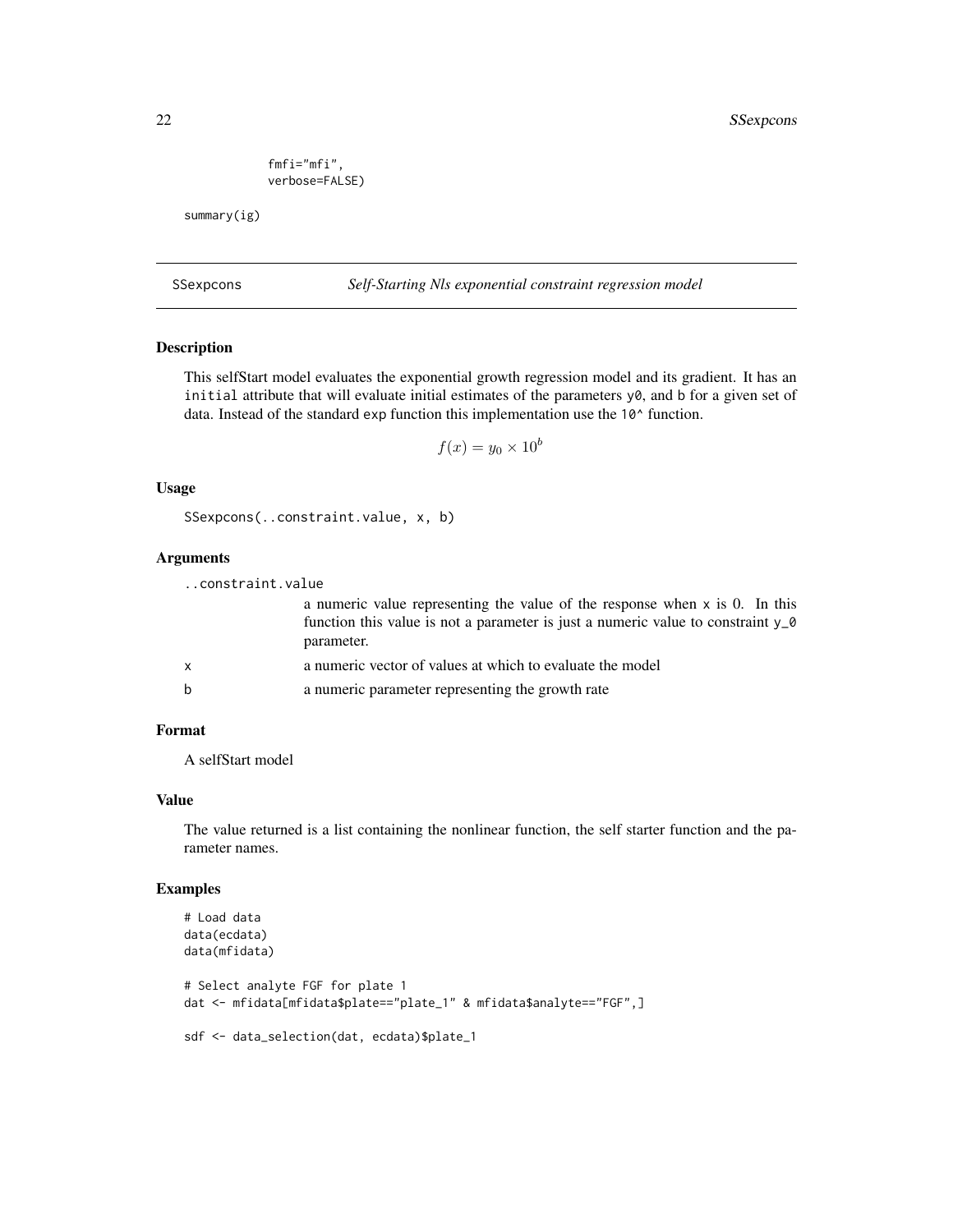```
cons <- scluminex("plate_1",sdf$standard, sdf$background,
            lfct="SSexp",
            bkg="constraint",
            fmfi="mfi",
            verbose=FALSE)
summary(cons)
# Comparison constraint vs no constraint (same returning value but estimate
# one parameter).
b \le -3y0 <- 1
concentration <- 2
SSexp(concentration, b, y0)
SSexpcons(y0, concentration, b)
```
SSl4 *Self-Starting Nls 4 parameters logistic regression model*

# Description

This selfStart model evaluates the 4 parameters logistic regression model and its gradient. It has an initial attribute that will evaluate initial estimates of the parameters hAsym, lAsym, Slope and xMid for a given set of data Instead of the standard exp function this implementation use the  $10<sup>^</sup>$ function.

$$
f(x) = lAsym + \frac{hAsym - lAsym}{1 + 10^{Slope(x - xMid)}}
$$

# Usage

SSl4(x, Slope, lAsym, hAsym, xMid)

# Arguments

|       | a numeric vector of values at which to evaluate the model                              |
|-------|----------------------------------------------------------------------------------------|
| Slope | a numeric parameter representing the -slope of the function at the inflection<br>point |
| lAsym | a numeric parameter representing the lower asymptote when $x$ trend to $-I$ nf         |
| hAsym | a numeric parameter representing the higher asymptote when x trend to Inf              |
| xMid  | is the x value corresponding to the inflection point                                   |

# Format

A selfStart model

# Value

The value returned is a list containing the nonlinear function, the self starter function and the parameter names.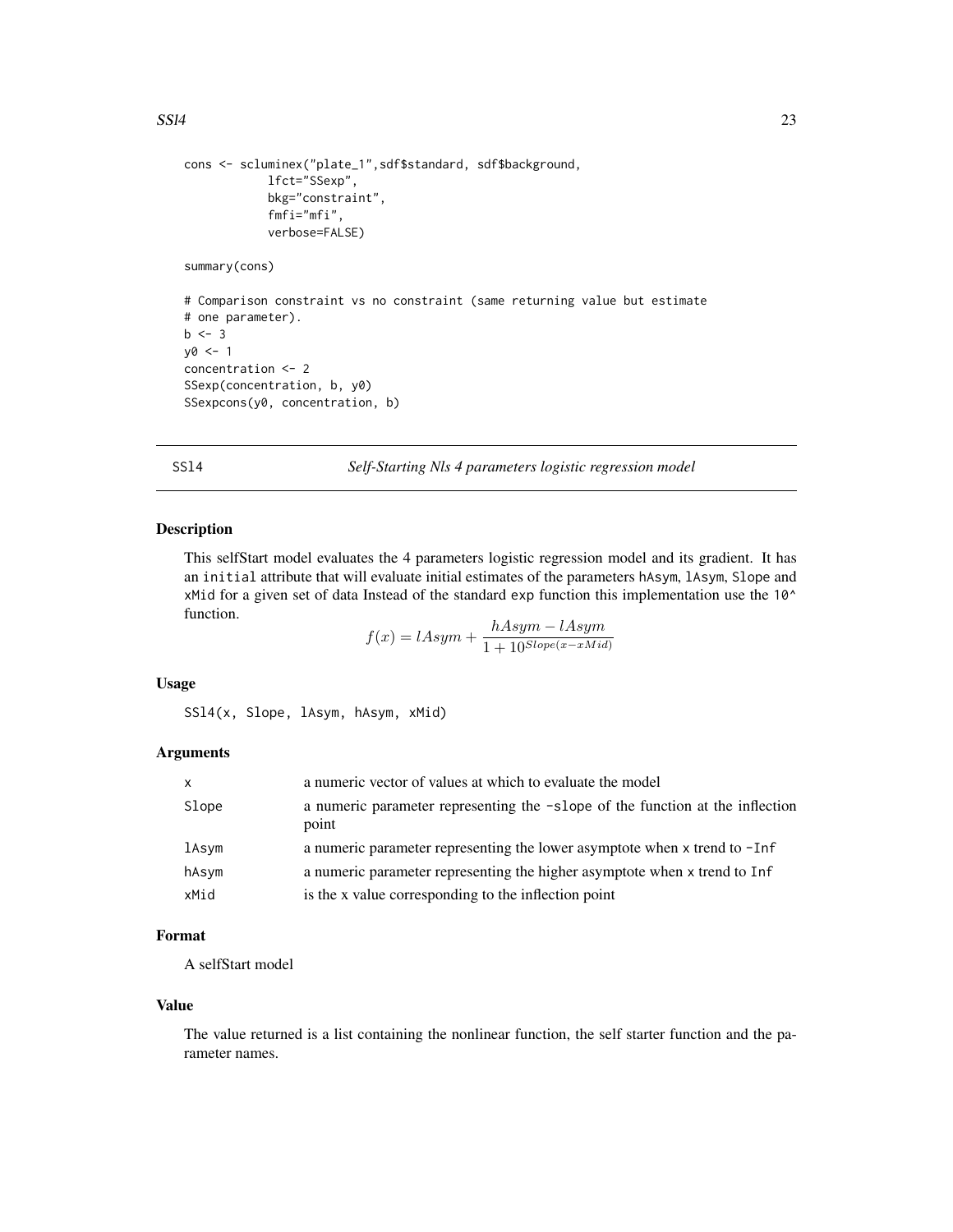#### Author(s)

John Aponte <john.aponte@cresib.cat>

#### Examples

```
# Load data
data(ecdata)
data(mfidata)
# Select analyte FGF for plate 1
dat <- mfidata[mfidata$plate=="plate_1" & mfidata$analyte=="FGF",]
sdf <- data_selection(dat, ecdata)[[1]]
ig <- scluminex("plate_1",sdf$standard, sdf$background,
           lfct="SSl4",
           bkg="ignore",
           fmfi="mfi",
           verbose=FALSE)
summary(ig)
```
SSl4cons *Self-Starting Nls 4 parameters logistic constraint regression model*

# Description

This selfStart model evaluates the 4 parameters logistic regression model and its gradient. It has an initial attribute that will evaluate initial estimates of the parameters hAsym, Slope and xMid for a given set of data. Instead of the standard exp function this implementation use the 10^ function.

$$
f(x) = lAsym + \frac{hAsym - lAsym}{1 + 10^{Slope(x - xMid)}}
$$

#### Usage

```
SSl4cons(..constraint.value, x, Slope, hAsym, xMid)
```
#### Arguments

..constraint.value

|              | a numeric value representing the lower asymptote when x trend to -Inf. In this<br>function this value is not a parameter is just a numeric value to constraint lAsym<br>parameter. |
|--------------|------------------------------------------------------------------------------------------------------------------------------------------------------------------------------------|
| $\mathsf{x}$ | a numeric vector of values at which to evaluate the model                                                                                                                          |
| Slope        | a numeric parameter representing the -slope of the function at the inflection<br>point                                                                                             |
| hAsym        | a numeric parameter representing the higher asymptote when x trend to Inf                                                                                                          |
| xMid         | is the x value corresponding to the inflection point                                                                                                                               |

<span id="page-23-0"></span>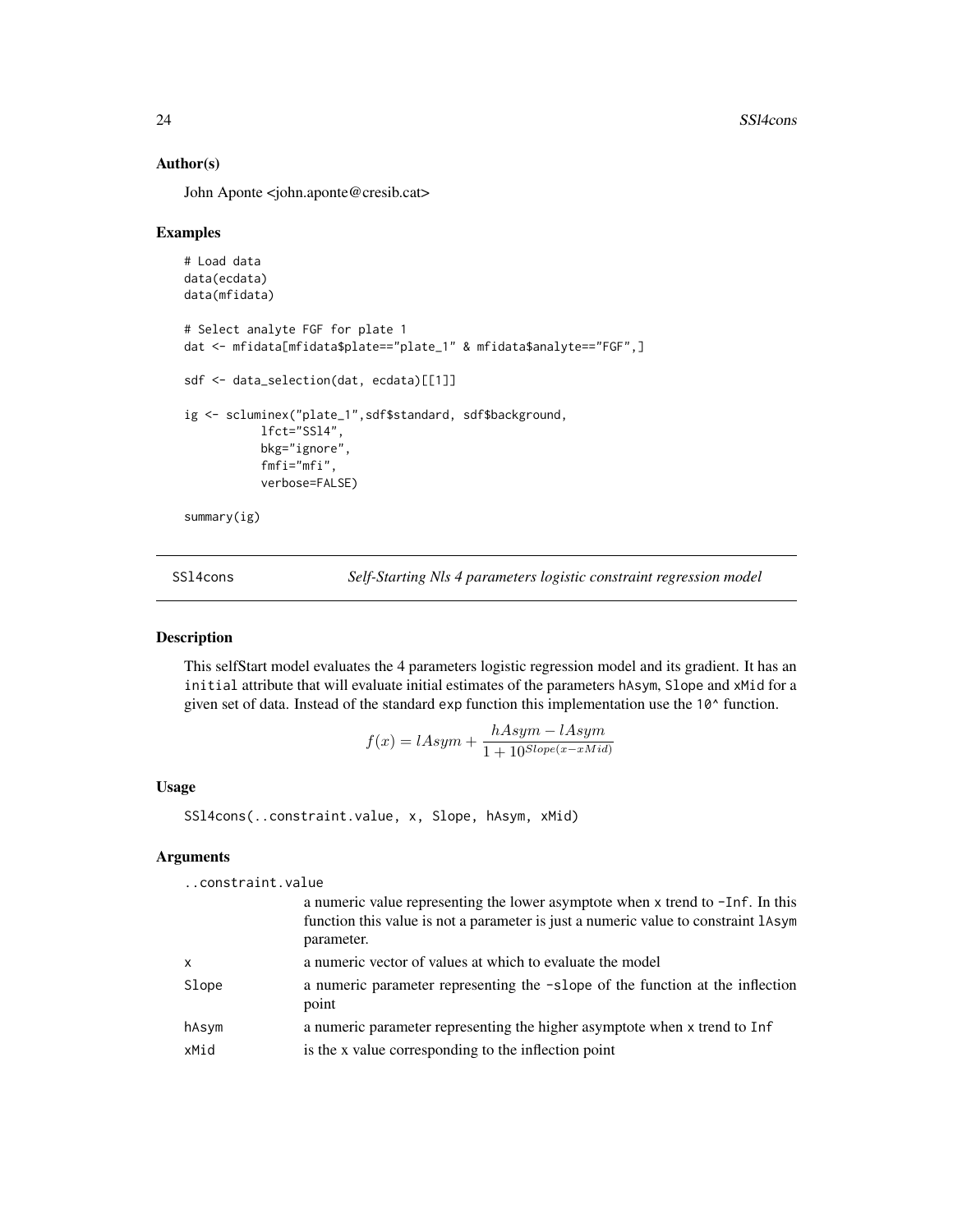#### <span id="page-24-0"></span> $SS15$  25

# Format

A selfStart model

# Value

The value returned is a list containing the nonlinear function, the self starter function and the parameter names.

#### Examples

```
# Load data
data(ecdata)
data(mfidata)
# Select analyte FGF for plate 1
dat <- mfidata[mfidata$plate=="plate_1" & mfidata$analyte=="FGF",]
sdf <- data_selection(dat, ecdata)[[1]]
cons <- scluminex("plate_1",sdf$standard, sdf$background,
           lfct="SSl4",
           bkg="constraint",
           fmfi="mfi",
           verbose=FALSE)
summary(cons)
# Comparison constraint vs no constraint (same returning value but
# estimate 3 parameters).
lAsym < -1Slope <-2hAsym <-2xMid \le -3concentration <- 2
SSl4(concentration, Slope, lAsym, hAsym, xMid)
SSl4cons(lAsym, concentration, Slope, hAsym, xMid)
```
SSl5 *Self-Starting Nls 5 parameters logistic regression model*

#### Description

This selfStart model evaluates the 5 parameters logistic regression model and its gradient. It has an initial attribute that will evaluate initial estimates of the parameters hAsym, lAsym, Slope, xMid and Asymetry for a given set of data Instead of the standard exp function this implementation use the 10<sup>^</sup> function.

> $f(x) = lAsym + \frac{hAsym - lAsym}{(1 + 10)Slen(2 - Mid)) \Delta x}$  $(1+10^{Slope(x-xMid)})$ Asymetry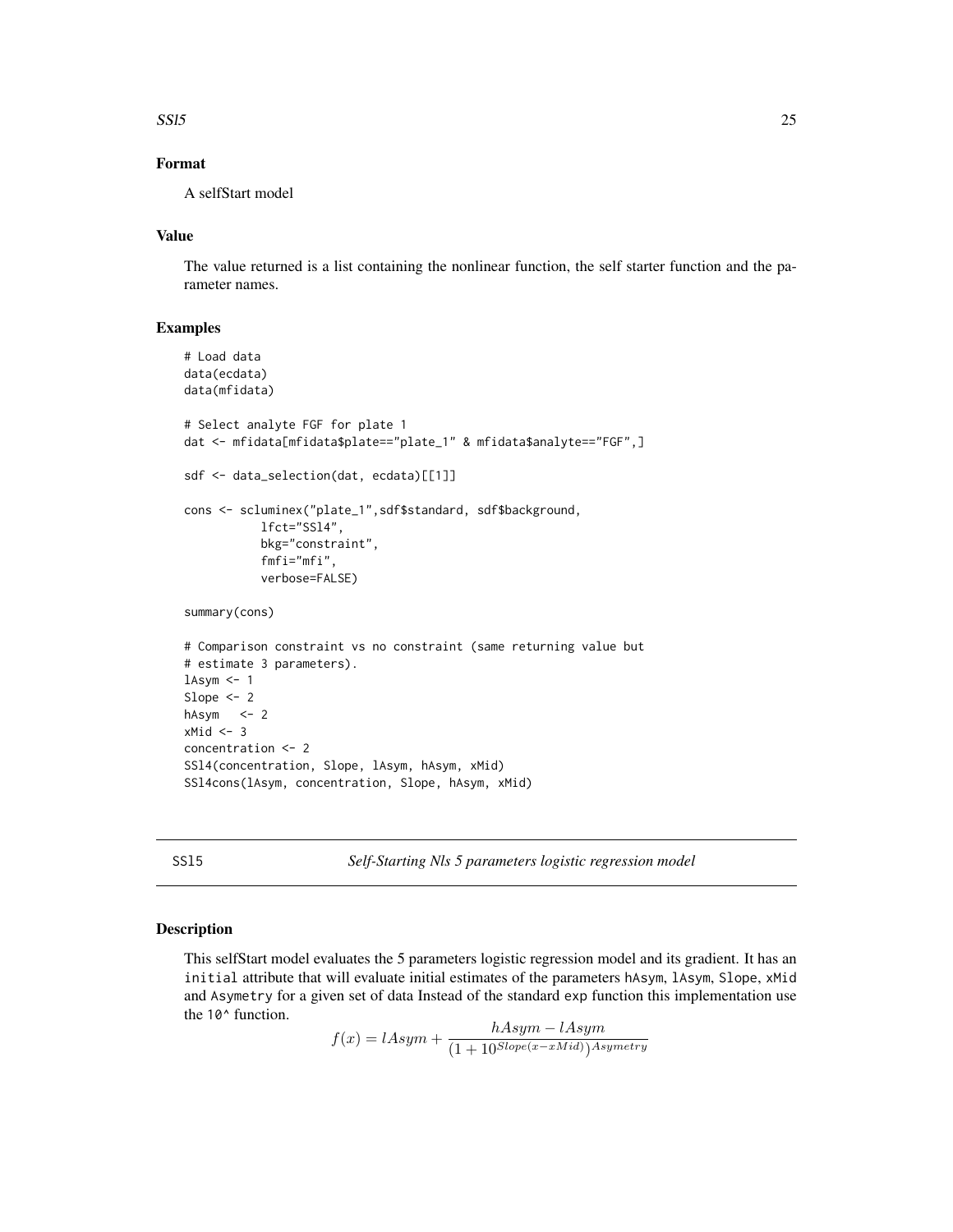# Usage

SSl5(x, Slope, lAsym, hAsym, xMid, Asymetry)

# Arguments

| $\mathsf{x}$ | a numeric vector of values at which to evaluate the model                                 |
|--------------|-------------------------------------------------------------------------------------------|
| Slope        | is a numeric parameter representing the -slope of the function at the inflection<br>point |
| lAsym        | a numeric parameter representing the lower asymptote when $x$ trend to $-I$ nf            |
| hAsym        | a numeric parameter representing the higher asymptote when x trend to Inf                 |
| xMid         | is the x value corresponding to the inflection point                                      |
| Asymetry     | is a numeric parameter representing the asymetry around the inflection point              |

# Format

A selfStart model

# Value

The value returned is a list containing the nonlinear function, the self starter function and the parameter names.

# Author(s)

John Aponte <john.aponte@cresib.cat>

# Examples

```
# Load data
data(ecdata)
data(mfidata)
# Select analyte FGF for plate 1
dat <- mfidata[mfidata$plate=="plate_1" & mfidata$analyte=="FGF",]
sdf <- data_selection(dat, ecdata)[[1]]
# SSl5
ig <- scluminex("plate_1",sdf$standard, sdf$background,
            lfct="SSl5",
            bkg="ignore",
            fmfi="mfi",
            verbose=FALSE)
```
summary(ig)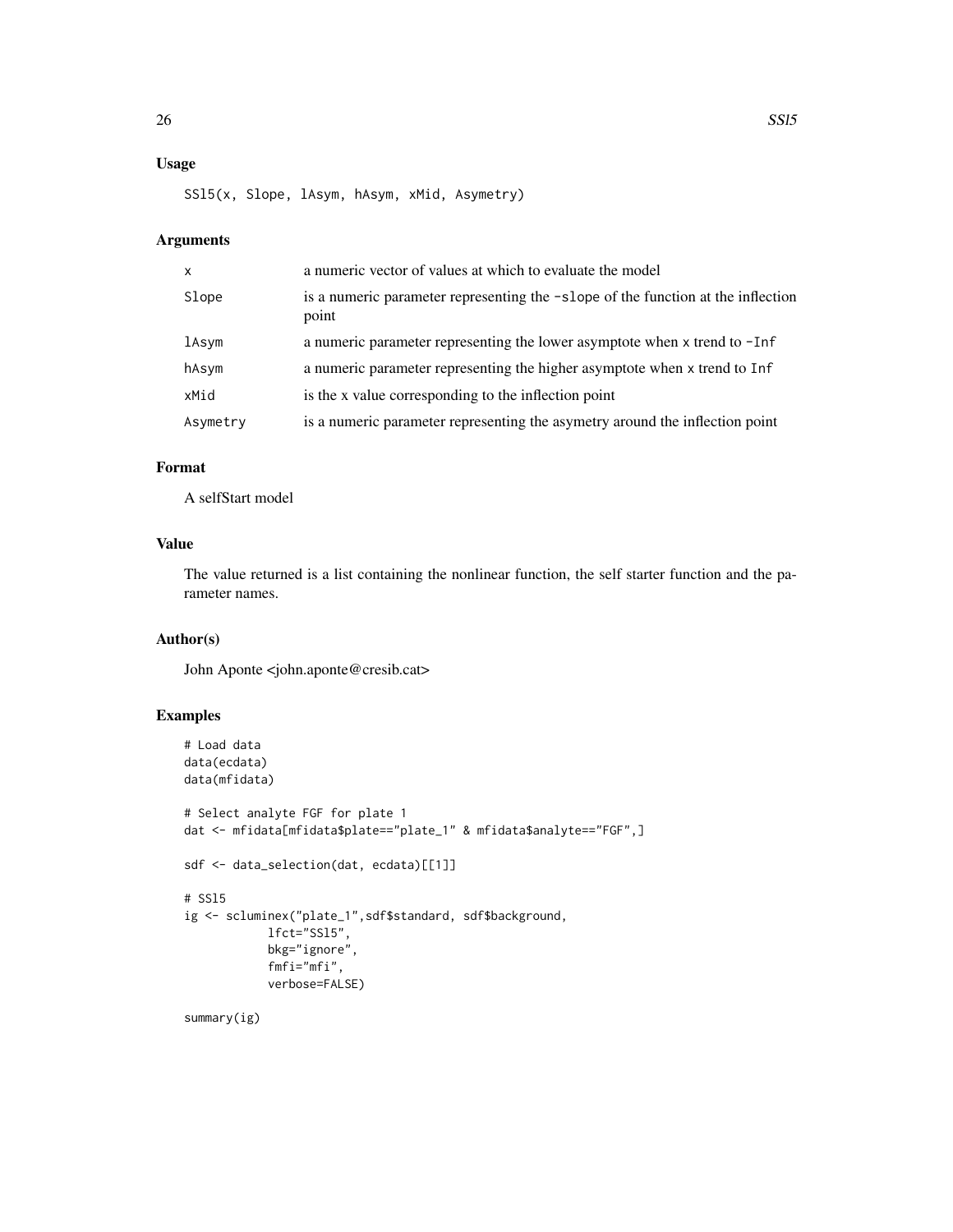<span id="page-26-0"></span>

#### Description

This selfStart model evaluates the 5 parameters logistic regression model and its gradient for the lower asymptote constraint method. It has an initial attribute that will evaluate initial estimates of the parameters hAsym, Slope, xMid and Asymetry for a given set of data Instead of the standard exp function this implementation use the 10<sup> $\circ$ </sup> function.

$$
f(x) = lAsym + \frac{hAsym - lAsym}{(1 + 10^{Slope(x - xMid)}) Asymetry}
$$

# Usage

SSl5cons(..constraint.value,x, Slope, hAsym, xMid, Asymetry)

# Arguments

| constraint.value |                                                                                                                                                                                          |  |
|------------------|------------------------------------------------------------------------------------------------------------------------------------------------------------------------------------------|--|
|                  | a numeric value representing the lower asymptote when $x$ trend to $-I$ nf. In this<br>function this value is not a parameter is just a numeric value to constraint 1 Asym<br>parameter. |  |
| x                | a numeric vector of values at which to evaluate the model                                                                                                                                |  |
| Slope            | is a numeric parameter representing the -slope of the function at the inflection<br>point                                                                                                |  |
| hAsym            | a numeric parameter representing the higher asymptote when x trend to Inf                                                                                                                |  |
| xMid             | is the x value corresponding to the inflection point                                                                                                                                     |  |
| Asymetry         | is a numeric parameter representing the asymetry around the inflection point                                                                                                             |  |

# Format

A selfStart model

# Value

The value returned is a list containing the nonlinear function, the self starter function and the parameter names.

```
# Load data
data(ecdata)
data(mfidata)
```

```
# Select analyte FGF for plate 1
dat <- mfidata[mfidata$plate=="plate_1" & mfidata$analyte=="FGF",]
```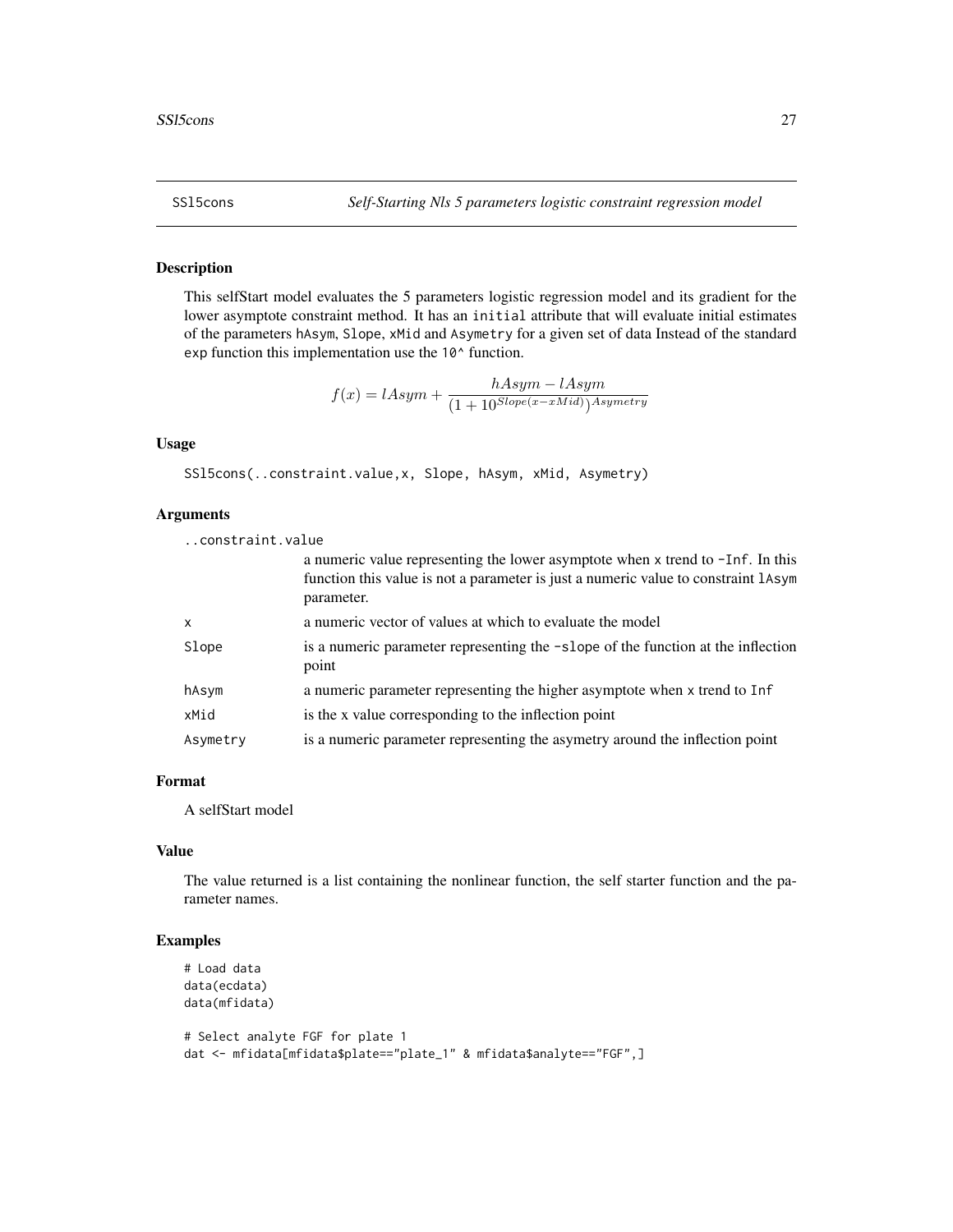```
sdf <- data_selection(dat, ecdata)[[1]]
# SSl5
cons <- scluminex("plate_1",sdf$standard, sdf$background,
            lfct="SSl5",
            bkg="constraint",
            fmfi="mfi",
            verbose=FALSE)
summary(cons)
# Comparison constraint vs no constraint (same returning value but estimate
# 4 parameters).
lAsym < -1Slope <- 2
hAsym <- 2
xMid \leftarrow 3Asymetry <- 1.5
concentration <- 2
SSl5(concentration, Slope, lAsym, hAsym, xMid, Asymetry)
SSl5cons(lAsym, concentration, Slope, hAsym, xMid, Asymetry)
```
summary.scluminex *Summary of a scluminex object*

#### Description

Summary of a scluminex object

# Usage

```
## S3 method for class 'scluminex'
summary(object, ...)
```
# Arguments

| object   | object of scluminex class.        |
|----------|-----------------------------------|
| $\cdots$ | other summary arguments. Ignored. |

# Value

An object of class summary.scluminex with the following fields:

- parameters of the model, coefficients, standard errors, t and p values
- obs, number of observations
- rsquare, R squared of the model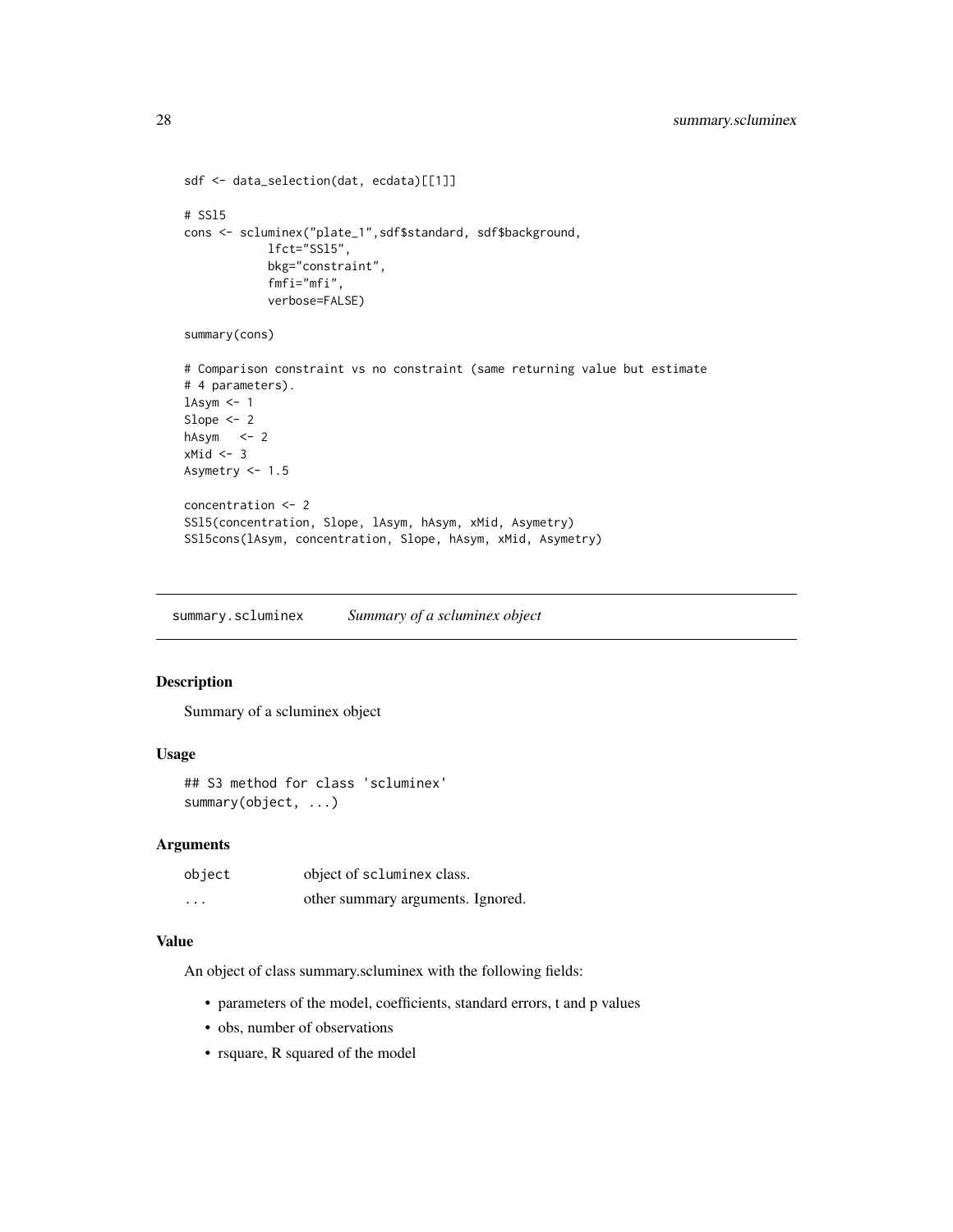- modelfit, p value for goodnes of fit
- convergence, convergence code for the model  $(1 = \text{converged}, 0 = \text{otherwise})$
- plateid, plate identification name
- fct, function used to fit the model

```
# Load data
data(ecdata)
data(mfidata)
dat <- mfidata[mfidata$plate=="plate_1" & mfidata$analyte=="FGF",]
sdf <- data_selection(dat, ecdata)$plate_1
# Fit model and summary object
igmodels <- scluminex("plate_1",sdf$standard, sdf$background,
                lfct=c("SSl4", "SSl5"),
                bkg="ignore",
                fmfi="mfi",
                verbose=FALSE)
summary(igmodels)
```